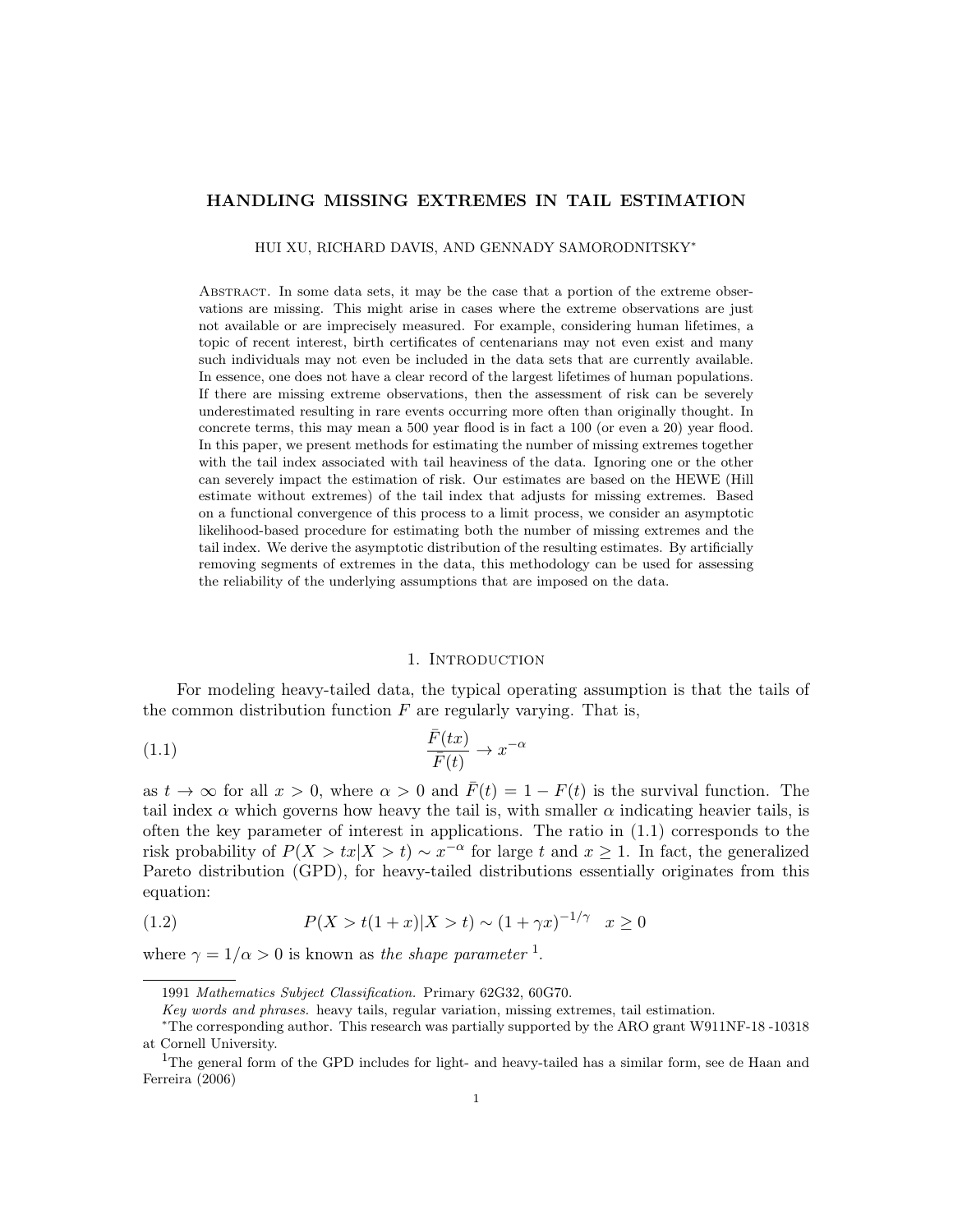The most commonly used estimator of  $\gamma$  is the Hill estimator defined by

$$
H_n(k) = \frac{1}{k} \sum_{i=1}^{k} \log X_{(i)} - \log X_{(k+1)},
$$

where  $X_{(1)} \geq X_{(2)} \geq \cdots \geq X_{(n)}$  are the order statistics of an independent and identically distributed (iid) sample  $X_1, X_2, \ldots, X_n \sim F$ . See Hill (1975) and Drees et al. (2000) for further discussion on this estimator. The Hill estimator is weakly consistent for estimating  $\gamma$  provided the number of order statistics  $k = k(n)$  used in estimating  $\gamma$  satisfies,  $k \to \infty$ and  $k/n \to 0$  as  $n \to \infty$  (see for example de Haan and Ferreira (2006).)

The principal goal of this research is to provide estimates of  $\gamma$  and the number of missing extremes in the case when some of the extreme values in the data are missing. As noted in Zou et al. (2019), if some of the extremes in the sample are missing and this is ignored in an estimation procedure, then the tails of the distribution will be underestimated, i.e., they will appear to be lighter than they really are. In terms of risk calculations such as estimating large quantiles, these would be severely underestimated if the estimate of  $\gamma$  is too small. With missing extremes, the plot of the Hill estimate as a function of the number k of upper order statistics tends to be increasing and much smoother than without the missing values.

In Zou et al. (2019), the in-degree distribution from a snapshot on October 19, 2012 of the social network Google+ was examined. The Google+ data, which is owned and operated by Google, consisted of 76,438,791 nodes (registered users) and 1,442,504,499 edges (directed connections). The in-degree of each user is the number of other users following the user. The degree distributions in natural and social networks are often heavy-tailed (see Newman (2010)). Based on the analysis in Zou et al. (2019), it was estimated that around 150 extreme in-degree values were missing, which raises the question of whether these values were excluded from the Google+ data set provided to the researchers.

In addition to detecting possible manipulation of data, being aware of the possibility of missing extremes, and developing tools for modeling and analyzing data in the presence of missing extremes, is important in a variety of fields. This includes analysis of natural disasters such as earthquakes, forest fires and floods for which extreme values might be missing due to difficulty in data collection and in an actuarial science context where claims of extremely large amounts might be covered by a reinsurance company and not included in the claims total (Embrechts et al. (1997), Benchaira et al. (2016)). In short, some of the extremes may be just under-reported.

This research builds on the work in Zou et al. (2019), in which an adjusted Hill estimator, called the Hill Estimator Without Extremes (HEWE) is defined that allows for the possibility of missing extreme observations. The HEWE estimator,  $H_n(\cdot)$  is a process on  $(0, \infty)$  that, suitably normalized, converges in law to a Gaussian process  $G(\cdot)$  whose covariance function depends on the shape parameter  $\gamma$ , and on  $\delta$ , a parameter related to the number of missing extremes. By approximating the distribution of  $(H_n(\theta_1), \ldots, H_n(\theta_m))$ for m distinct  $\theta$  values, by the distribution of the limiting process, i.e., the distribution of  $(G(\theta_1), \ldots, G(\theta_m))$ , one can use an approximate likelihood procedure to estimate  $\gamma$  and  $\delta$ .

We suggest two implementations of this estimation procedure. The first uses a fixed number of points  $\theta$  in which the Hill estimator is evaluated. In the second, where we assume that the observations come from a Pareto sample, the number of points increases to infinity with the sample size. For both estimators we show consistency and asymptotic normality.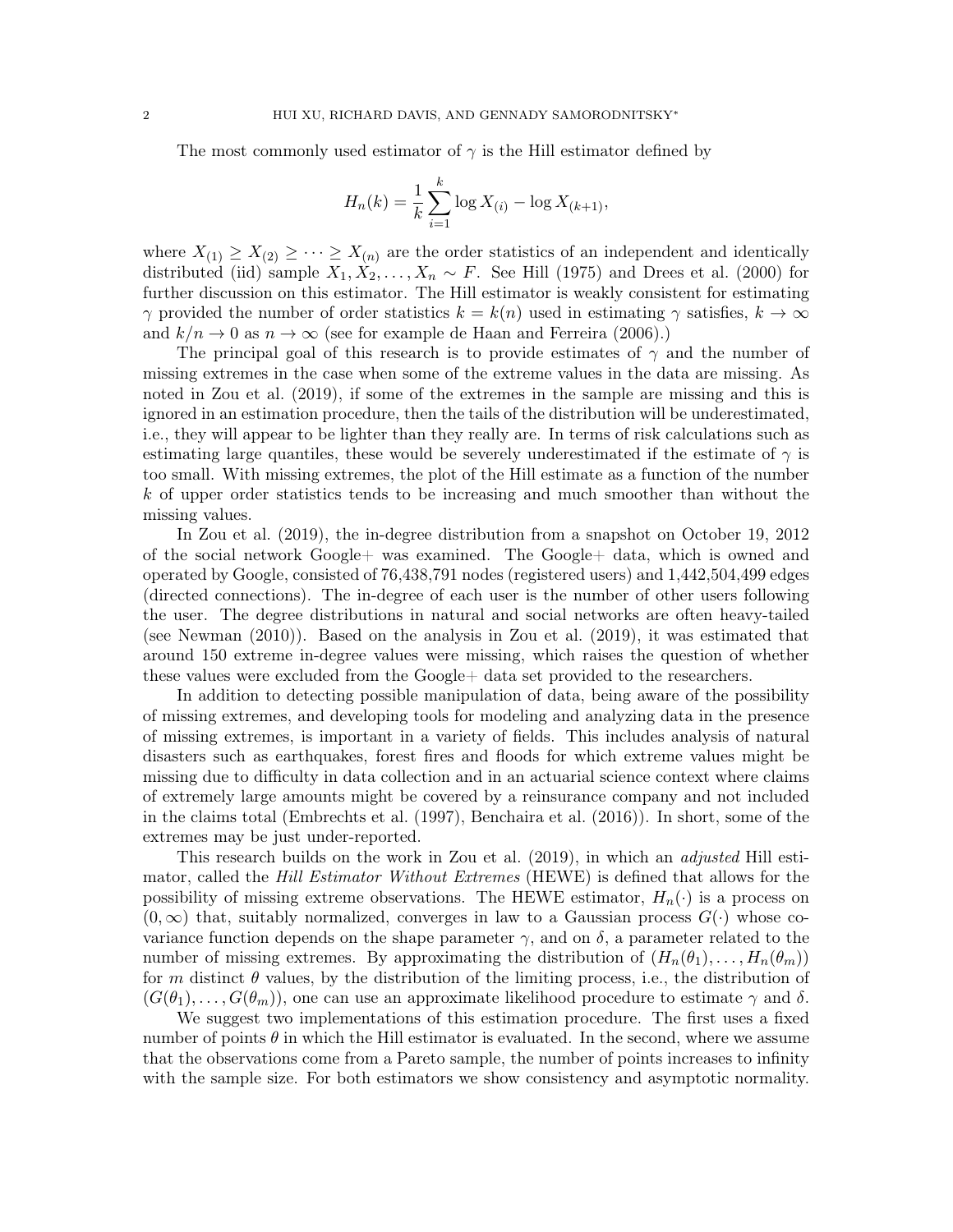The key to proving our results for the first implementation of the procedure is the strong approximation of the HEWE process  $H_n(\cdot)$  derived in Zou et al. (2019).

A limitation in our modeling framework is that we assume a consecutive block of the largest observations is missing. A more realistic assumption is that the missing extremes are not necessarily consecutive. A graphical method grounded on our theory for estimating the number of missing extremes is given in Section 5.2. The basic idea is to artificially remove a number of extremes from the observed data. If enough extremes have been removed, then we will have a consecutive number of the largest observations missing from which we can apply our method. The graphical procedure will help us identify the number of extremes to artificially remove from the data in order to perform this second stage estimation.

The paper is organized as follows. In Section 2, we provide some background on the HEWE process  $H_n(\cdot)$ . In Section 3 we describe an approximate asymptotic maximum likelihood estimation procedure of the parameters  $\gamma$  and  $\delta$  based on the HEWE process, in the case when the Hill estimator is evaluated at a fixed number of points, and establish its consistency and asymptotic normality. In the case when the observations are drawn the Pareto distribution, we describe, in Section 4, another estimation procedure, not directly based on the HEWE process, when the number of points increases to infinity. Section 5 illustrates the methodology via a simulation study. In Section 6, we apply our methodology to three data sets: the well-known Danish fire-insurance claim data, the Google+ data, and a a NOAA data set consisting of insurance costs associated with climate and natural disasters in the U.S. The proofs of the results in Sections 3 and 4 are contained in the Appendix (Section 7).

#### 2. Preliminaries

In this section we set up the framework for estimating the shape parameter and the number of missing extremes, if any. We assume that the observations come from a sequence  ${X_t}$  of iid random variables with distribution function F satisfying the regular variation condition (1.1). Let  $X_{(1)} \geq X_{(2)} \geq \cdots \geq X_{(n)}$  denote the order statistics of  $X_1, \ldots, X_n$ . Given a sequence of integers  $k_n \to \infty$  and  $k_n/n \to 0$ , we view the first  $\lfloor \delta k_n \rfloor$  of the order statistics as missing, hence unobservable. Here  $\delta \geq 0$ , and  $\delta = 0$  corresponds to the case where no extremes are missing. Hence, with respect to the complete sample, we only have access to the order statistics  $X_{(\lfloor \delta k_n \rfloor + 1)}, X_{(\lfloor \delta k_n \rfloor + 2)}, \ldots, X_{(n)}$ . The HEWE process is the functional Hill process based on  $\lfloor \theta k_n \rfloor$  of the *observed* upper order statistics, given by

$$
(2.1) \t\t\t\t\tH_n(\theta) = \begin{cases} \frac{1}{\lfloor \theta k_n \rfloor} \sum_{i=1}^{\lfloor \theta k_n \rfloor} \log X_{(\lfloor \delta k_n \rfloor + i)} - \log X_{(\lfloor \delta k_n \rfloor + \lfloor \theta k_n \rfloor + 1)}, & \theta \ge 1/k_n, \\ 0, & \theta < 1/k_n. \end{cases}
$$

Occasionally, when we want to emphasize the dependence of the HEWE process on  $\delta$ , we will use the notation  $H_n(\theta; \delta)$  instead of  $H_n(\theta)$ .

Of course in practice, we do not know the value of  $\delta$  and so  $\delta$  is a key parameter of interest to be estimated. If  $\delta = 0$ , then there are no missing extremes and  $H_n(\cdot)$  is the usual Hill process based on a complete data set.

In Zou et al. (2019), a strong approximation to  $H_n(\cdot)$  was established under a secondorder regular variation. This condition, which is given in the Appendix (see (7.1)) quantifies the rate of convergence in (1.1). Pareto distributions with tail index  $\alpha > 0$  ( $\bar{F}(x) = x^{-\alpha}$  for  $x \geq 1$  and zero otherwise) should be viewed as satisfying this condition when the function A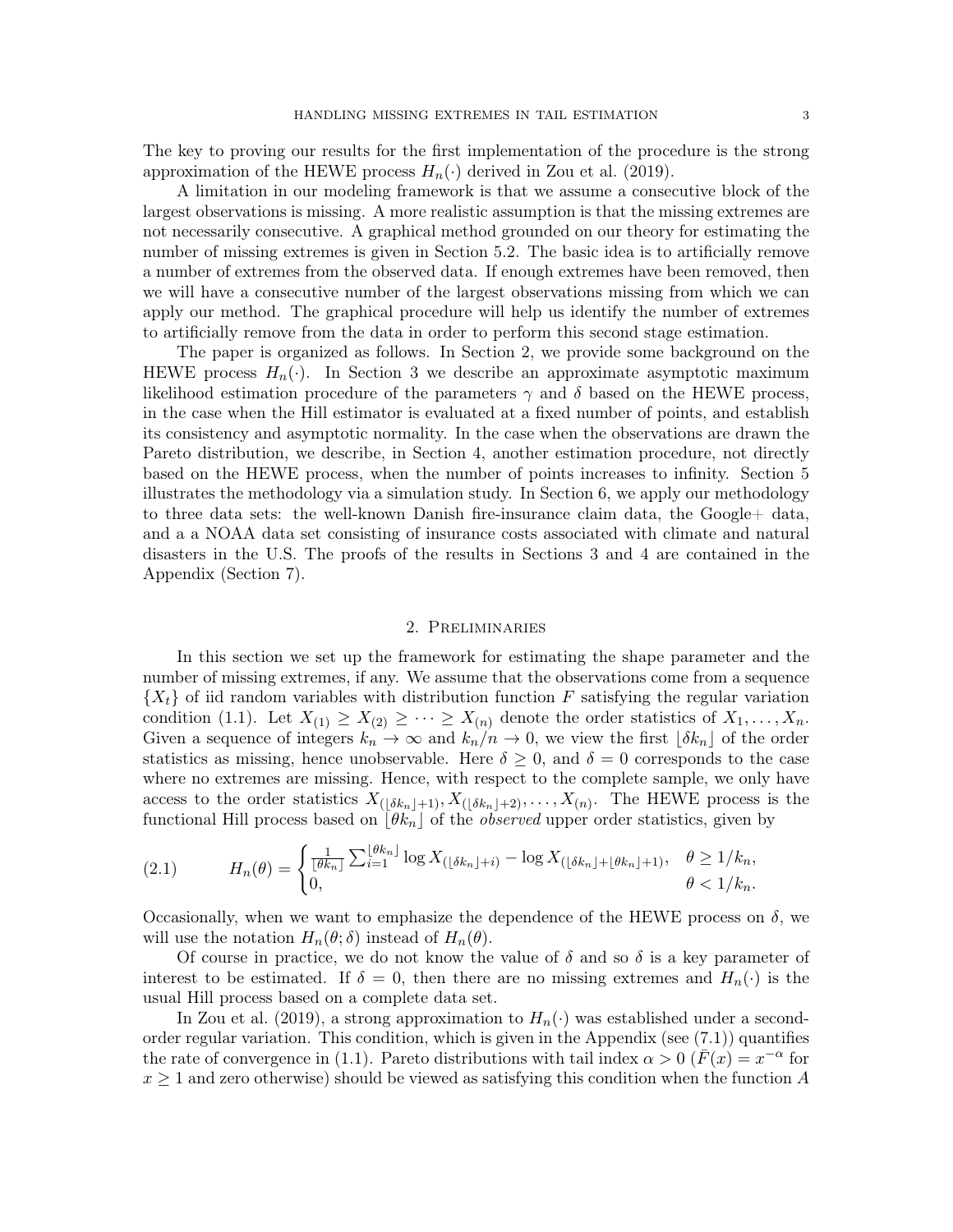in the denominator in the left hand side of  $(7.1)$  vanishes. In this case  $(7.2)$  is automatically satisfied with  $\lambda = 0$ .

We now state the key result (Theorem 2.1(b)) in Zou et al. (2019) that is the basis for our procedures to estimate the shape parameter and the number of the missing extremes, i.e.  $\gamma$  and  $\delta$ .

**Theorem 1.** Assume that the second-order condition (7.1) holds. Let  $k_n \to \infty$  be such that  $k_n/n \to 0$  and that (7.2) holds for some  $\lambda \in \mathbb{R}$ . Then

$$
\sqrt{k_n}\bigg(H_n(\cdot;\delta)-\gamma g_\delta(\cdot)\bigg)-\lambda b_{\delta,\rho}(\cdot)\Rightarrow \gamma G_\delta(\cdot)
$$

weakly in  $D(0,\infty)$ , where

(2.2) 
$$
g_{\delta}(\theta) = \begin{cases} 1, & \delta = 0, \\ 1 - (\delta/\theta) \log ((\theta/\delta) + 1), & \delta > 0, \end{cases}
$$

(2.3) 
$$
b_{\delta,\rho}(\theta) = \begin{cases} \frac{1}{1-\rho} \frac{1}{\theta^{\rho}}, & \delta = 0, \\ \frac{1+(\theta/\delta)\rho - (\theta/\delta+1)^{\rho}}{(\theta/\delta)(1-\rho)\rho} \frac{1}{(\delta+\theta)^{\rho}}, & \delta > 0, \end{cases}
$$

and  $G_{\delta}(\cdot)$  is a centered Gaussian process with the following representation. Denoting by W the standard Brownian motion,

$$
G_{\delta}(\theta) = \frac{1}{\theta} \int_{\delta}^{\delta + \theta} (1 - \delta/x) dW(x), \ \theta > 0.
$$

The process  $G_{\delta}(\cdot)$  has continuous sample paths and a covariance function given by

$$
(2.4) \quad \text{Cov}(G_{\delta}(\theta_1), G_{\delta}(\theta_2)) = \begin{cases} \frac{1}{\theta_1 \theta_2} \left[ \theta_1 \wedge \theta_2 - 2\delta \log \left( 1 + \frac{\theta_1 \wedge \theta_2}{\delta} \right) + \frac{\delta(\theta_1 \wedge \theta_2)}{\delta + (\theta_1 \wedge \theta_2)} \right], & \delta > 0, \\ \frac{1}{\theta_1 \vee \theta_2}, & \delta = 0. \end{cases}
$$

## 3. AN ALGORITHM FOR ESTIMATING  $\gamma$  and  $\delta$

Throughout this section we fix points  $0 < \theta_1 < \cdots < \theta_m$ . According to Theorem 1 the random vector  $\mathbf{H}_n = (H_n(\theta_1), \cdots, H_n(\theta_m))'$  has, for large n, an approximately Gaussian likelihood given by

$$
(3.1) \ \sqrt{\frac{k_n^m}{(2\pi)^m \gamma^{2m} |\Sigma_{m,\delta}|}} \exp\bigg\{-\frac{k_n}{2\gamma^2} \bigg(\mathbf{H}_n - \mathbf{g}_{\delta} \gamma - \frac{\lambda \mathbf{b}_{\delta,\rho}}{\sqrt{k_n}}\bigg)^T \Sigma_{m,\delta}^{-1} \bigg(\mathbf{H}_n - \mathbf{g}_{\delta} \gamma - \frac{\lambda \mathbf{b}_{\delta,\rho}}{\sqrt{k_n}}\bigg)\bigg\}\,,
$$

where  $\Sigma_{m,\delta}$  is the covariance matrix of the Gaussian vector  $(G_{\delta}(\theta_1),\cdots,G_{\delta}(\theta_m))^T$ ,  $\mathbf{g}_{\delta} =$  $(g_{\delta}(\theta_1),...,g_{\delta}(\theta_m))'$ , and  $\mathbf{b}_{\delta,\rho} = (b_{\delta,\rho}(\theta_1),...,b_{\delta,\rho}(\theta_m))'$ , with  $g_{\delta}(\cdot)$  and  $b_{\delta,\rho}$  given in (2.2) and (2.3), respectively. Since we are interested in estimating  $\gamma$  and  $\delta$ , while  $\rho$  and  $\lambda$  are nuisance parameters, we devised a procedure that estimates the parameters of interested while assuming that  $\lambda = 0$ . Note that this eliminates the nuisance parameter  $\rho$  as well and leads to a significant simplification in calculations. We will show that the resulting estimators are still consistent and asymptotically normal even if the true value of  $\lambda$  is different from 0. That is, we will maximize the "pseudo-likelihood" function given by

(3.2) 
$$
\sqrt{\frac{k_n^m}{(2\pi)^M \gamma^{2m} |\Sigma_{m,\delta}|}} \exp \bigg\{-\frac{k_n}{2\gamma^2} (\mathbf{H}_n - \mathbf{g}_{\delta} \gamma)^T \Sigma_{m,\delta}^{-1} (\mathbf{H}_n - \mathbf{g}_{\delta} \gamma)\bigg\}.
$$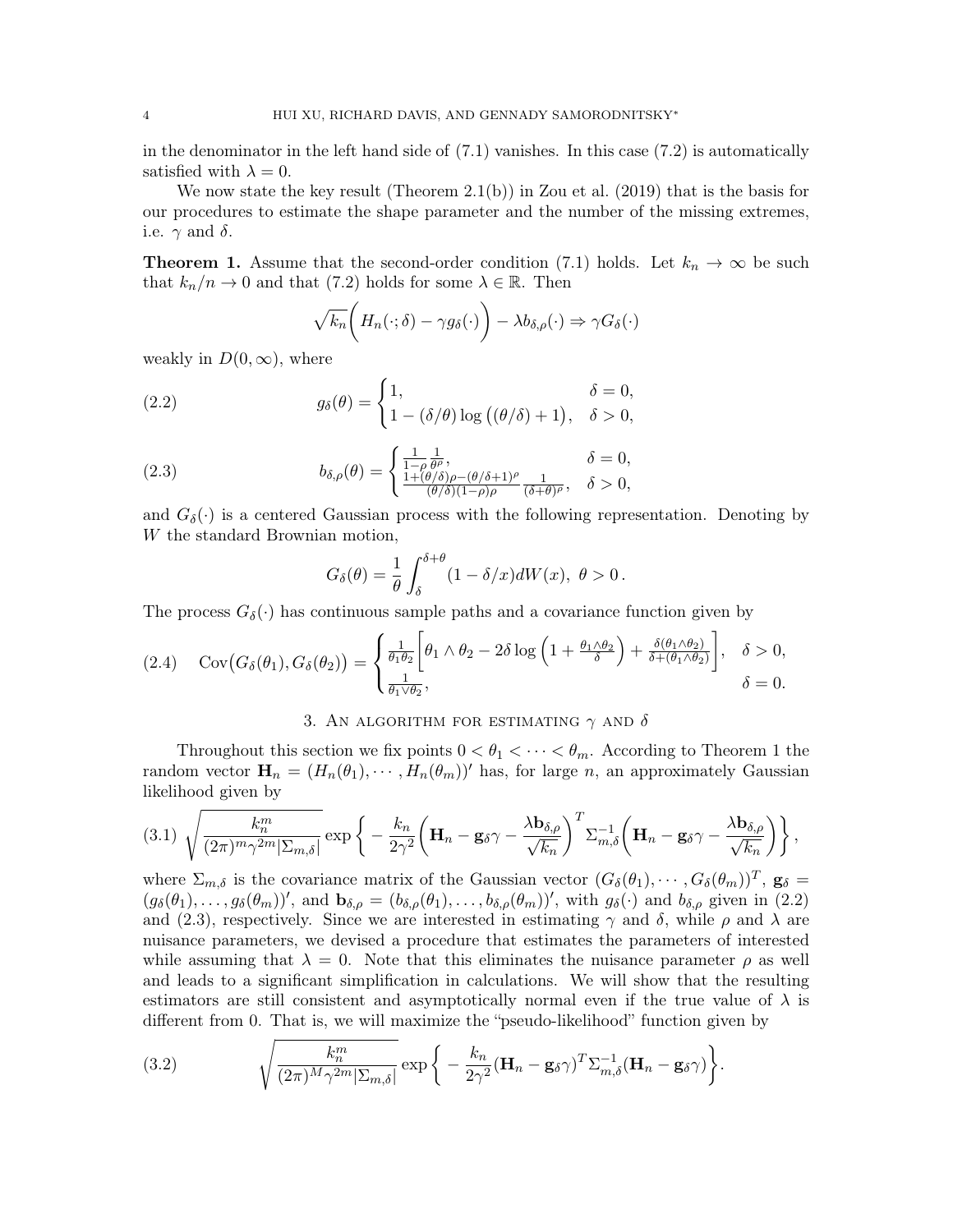A change in notation makes the optimization more convenient. Set  $\theta_0 = 0$ , and denote

$$
T_{ni} = H_n(\theta_i) - (\theta_{i-1}/\theta_i)H_n(\theta_{i-1}), \quad h_{\delta i} = g_{\delta,i} - (\theta_{i-1}/\theta_i)g_{\delta,i-1}, \quad i = 1,\ldots,m,
$$

with  $g_{\delta,i} = g_{\delta}(\theta_i)$ , and we interpret  $T_{n1} = H_n(\theta_1)$ ,  $h_{\delta1} = g_{\delta,1}$ . We put  $\mathbf{T}_n = (T_{n1}, \ldots, T_{nm})$ ' and  $\mathbf{h}_{\delta} = (h_{\delta 1}, \dots, h_{\delta m})'$ . After some algebraic manipulations, the pseudo-log-likelihood corresponding to (3.2) can be written in the form

$$
C - m \log \gamma + \frac{1}{2} \sum_{i=1}^{m} \log \omega_{i,\delta} - \frac{k_n}{2\gamma^2} \sum_{i=1}^{m} \omega_{i,\delta} (T_{ni} - \gamma h_{\delta i})^2,
$$

where

$$
\omega_{i,\delta} = \begin{cases} 1 \Big/ \Big( 1/\theta_i - \theta_{i-1}/\theta_i^2 \Big) & \delta = 0 \\ \delta \Big/ \Big( v(\theta_i/\delta) - (\theta_{i-1}/\theta_i)^2 v(\theta_{i-1}/\delta) \Big) & \delta > 0 \end{cases}, \quad v(x) = \frac{1}{x} - \frac{2\log(1+x)}{x^2} + \frac{1}{x(x+1)}
$$

and C is a constant independent of  $\gamma$  and  $\delta$ ; see (11) in Zou et al. (2019).

We now separate the notation for the unknown true parameters  $\gamma_0$  and  $\delta_0$  in the observed sample from the optimization variables which we continue denoting by γ and δ. Let  $\mathbf{Y}_n = (Y_{n1}, \dots, Y_{nm}) = \gamma_0^{-1} \mathbf{T}_n \sqrt{k_n} - \mathbf{h}_{\delta_0} \sqrt{k_n}$ . This random vector converges weakly to a Gaussian vector with independent components such that, in the limit,

(3.3) the *i*th component is 
$$
N(\gamma_0^{-1} \lambda b_{\delta_0,\rho,i}^*, 1/\omega_{i,\delta_0})
$$
,

where

(3.4) 
$$
b_{\delta_0,\rho,i}^* = b_{\delta_0,\rho}(\theta_i) - \frac{\theta_{i-1}}{\theta_i} b_{\delta_0,\rho}(\theta_{i-1}), \quad i = 1,\ldots,m;
$$

see Zou et al. (2019). Then the pseudo-log-likelihood becomes

$$
C - m \log \gamma + \frac{1}{2} \sum_{i=1}^{m} \log \omega_{i,\delta} - \frac{1}{2\gamma^2} \sum_{i=1}^{m} \omega_{i,\delta} (\gamma_0 Y_{ni} - (\gamma h_{\delta i} - \gamma_0 h_{\delta_0 i}) \sqrt{k_n})^2.
$$

Since C is independent of  $\gamma$  and  $\delta$ , we ignore this term and optimize the function

$$
L_n(\gamma,\delta) = 2m \log \gamma - \sum_{i=1}^m \log \omega_{i,\delta} + \frac{1}{\gamma^2} \sum_{i=1}^m \omega_{i,\delta} (\gamma_0 Y_{ni} - \sqrt{k_n} (\gamma h_{\delta i} - \gamma_0 h_{\delta_0,i}))^2.
$$

The main result of this section, Theorem 3.1 below, proves the consistency and the asymptotic normality of the estimators obtained by minimizing the function  $L_n$ . It applies only in the case when  $\delta_0 > 0$ , i.e. when some extremes are missing. One can interpret the case when no extremes are missing as corresponding to a small but positive value of  $\delta_0$ . We will assume that the true value of the parameters,  $(\gamma_0, \delta_0)$ , belong to the interior  $\Theta^o$  of a known compact set  $\Theta = [m_1, M_1] \times [m_2, M_2] \subset (0, \infty)^2$ , and compute our estimator via

(3.5) 
$$
(\hat{\gamma}, \hat{\delta}) = \arg \min_{(\gamma, \delta) \in \Theta} L_n(\gamma, \delta).
$$

The following quantities will be used in the statement of our main results. Let

(3.6) 
$$
b_m = \sum_{i=1}^m \omega_{i,\delta_0} h_{\delta_0,i}^2, \quad c_m = \sum_{i=1}^m \omega_{i,\delta_0} (h'_{\delta_0,i})^2, \quad d_m = \sum_{i=1}^m \omega_{i,\delta_0} h_{\delta_0,i} h'_{\delta_0,i}.
$$

where  $h'_{\delta_0,i} = \frac{dh_{\delta,i}}{d\delta}$  $\frac{n_{\delta,i}}{\mathrm{d}\delta}|_{\delta=\delta_0}$ .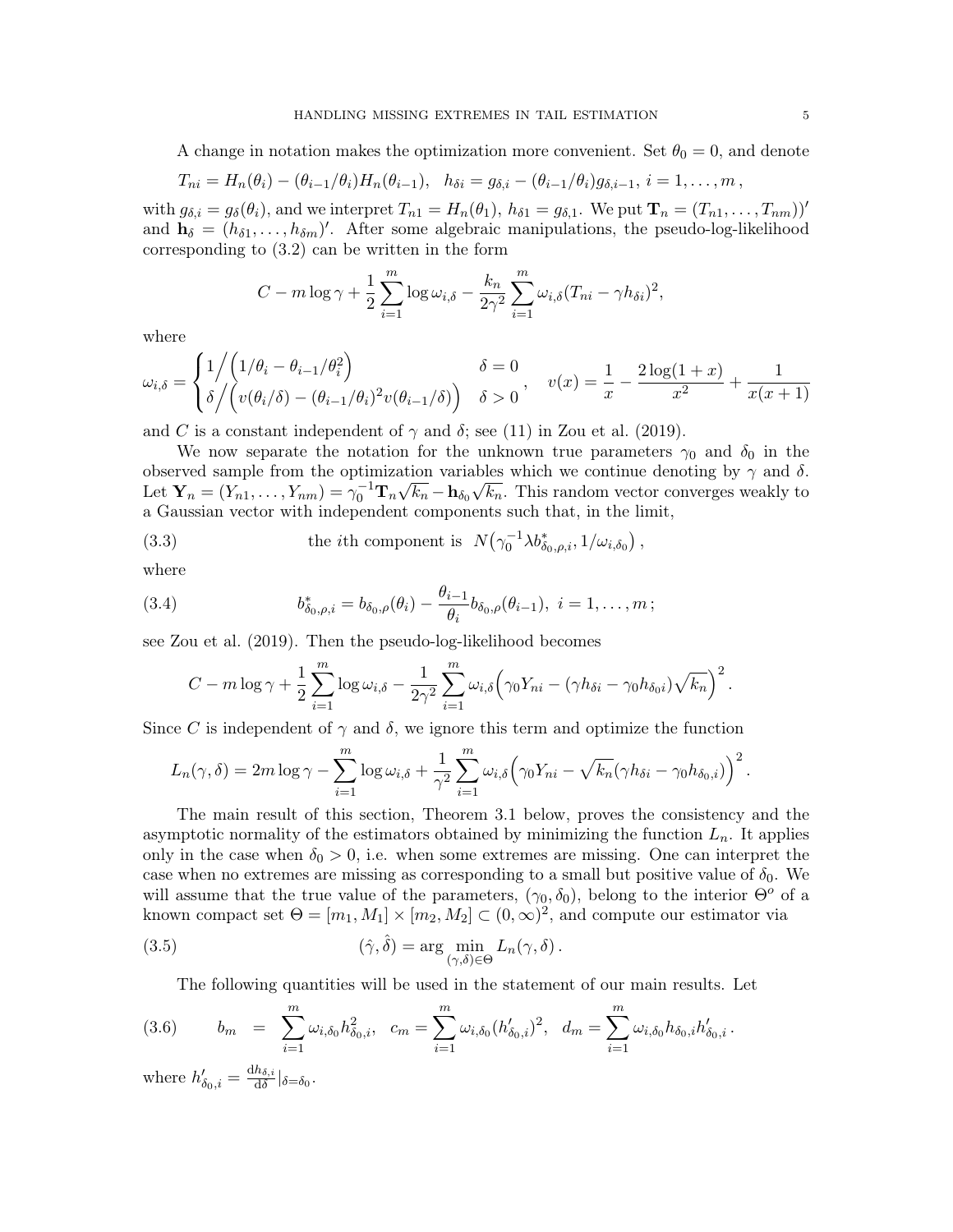**Theorem 3.1.** Assume that the second-order condition (7.1) holds. Let  $k_n \to \infty$  be such that  $k_n/n \to 0$  and that (7.2) holds for some  $\lambda \in \mathbb{R}$ . Suppose that  $\delta_0 > 0$ , that  $(\gamma_0, \delta_0) \in \Theta^o$ , and let  $m \geq 2$  be fixed. Then the optimization problem (3.5) has a unique solution  $(\hat{\gamma}, \delta)$ with probability increasing to 1 as  $n \to \infty$ . This solution is a weakly consistent estimator of  $(\gamma_0, \delta_0)$ , and

(3.7) 
$$
\left(\sqrt{k_n}(\hat{\gamma}-\gamma_0), \sqrt{k_n}(\hat{\delta}-\delta_0)\right) \Rightarrow N\left(.5\Gamma_m^{-1}\mathbf{a}, \Gamma_m^{-1}\right)
$$

as  $n \to \infty$ , where in the notation of (3.6),

(3.8) 
$$
\Gamma_m = \begin{bmatrix} \frac{b_m}{\gamma_0^2} & \frac{d_m}{\gamma_0} \\ \frac{d_m}{\gamma_0} & c_m \end{bmatrix} \quad \text{and} \quad \Gamma_m^{-1} = \begin{bmatrix} \frac{\gamma_0^2 c_m}{b_m c_m - d_m^2} & -\frac{\gamma_0 d_m}{b_m c_m - d_m^2} \\ -\frac{\gamma_0 d_m}{b_m c_m - d_m^2} & \frac{b_m}{b_m c_m - d_m^2} \end{bmatrix},
$$

and  $\mathbf{a} = (a_1, a_2)^T$  with

(3.9) 
$$
a_1 = 2\gamma_0^{-2} \lambda \sum_{i=1}^m \omega_{i,\delta_0} h_{\delta_0,i} b_{\delta_0,\rho,i}^*, \quad a_2 = 2\gamma_0^{-1} \lambda \sum_{i=1}^m \omega_{i,\delta_0} h'_{\delta_0,i} b_{\delta_0,\rho,i}^*.
$$

A part of the claim of Theorem 3.1 is the non-singularity of the matrix  $\Gamma_m$ , which we will establish below. It is interesting to compare the performance of the estimator  $\hat{\gamma}$  of the shape parameter given in the theorem with the limiting variance of the plain Hill estimator of the shape parameter. Of course, the Hill estimator is only consistent when there are no missing extremes, i.e. when  $\delta_0 = 0$ , whereas Theorem 3.1 only applies in the case  $\delta_0 > 0$ . However, the comparison is instructive if one takes the limiting distribution in Theorem 3.1 and considers the situation when  $\delta_0 \rightarrow 0$ . It would not be surprising to expect a loss in efficiency, in the sense that having to estimate both  $\gamma$  and  $\delta$  may lead to higher bias and/or higher variance of the estimator of the shape parameter from Theorem 3.1 in comparison with the Hill estimator which does not need to estimate  $\delta$ . However, it turns that there is no loss of efficiency, after all. We have the following proposition.

**Proposition 3.1.** Suppose that  $\delta_0 > 0$  and let  $m \geq 2$  be fixed. Then the matrix  $\Gamma_m$  is is **Proposition 3.1.** Suppose that  $o_0 > 0$  and let  $m \geq 2$  be fixed. Then the matrix  $1 \frac{m}{n}$  invertible and, as  $\delta_0 \downarrow 0$ , the parameters of the Gaussian limit of  $\sqrt{k_n}(\hat{\gamma} - \gamma_0)$  satisfy

(3.10) the mean converges to 
$$
\frac{\lambda}{1-\rho} \frac{\theta_m^{1-\rho} - \theta_1^{1-\rho}}{\theta_m - \theta_1},
$$
  
the variance converges to 
$$
\frac{\gamma_0^2}{\theta_m - \theta_1}.
$$

Recall that under the assumptions(7.1) and (7.2) the Hill estimator of  $\gamma$  satisfies

(3.11) 
$$
\sqrt{k_n}(H_n(k_n) - \gamma_0) \Rightarrow N(\lambda/(1-\rho), \gamma_0^2);
$$

see e.g. Theorem 3.2.5 in de Haan and Ferreira (2006).

The significance of (3.10) becomes clear when we let  $\theta_m = 1$  and choose  $\theta_0$  close to 0, in which case the bias and the variance become the same as those in (3.11).

The proof of Theorem 3.1 (including the invertibility of the matrix  $\Gamma_m$ ) will follow from a sequence of lemmas, whose proofs are given in the appendix. We start with the asymptotic behavior of the gradient of the function  $L_n$  evaluated at the true values of the parameters.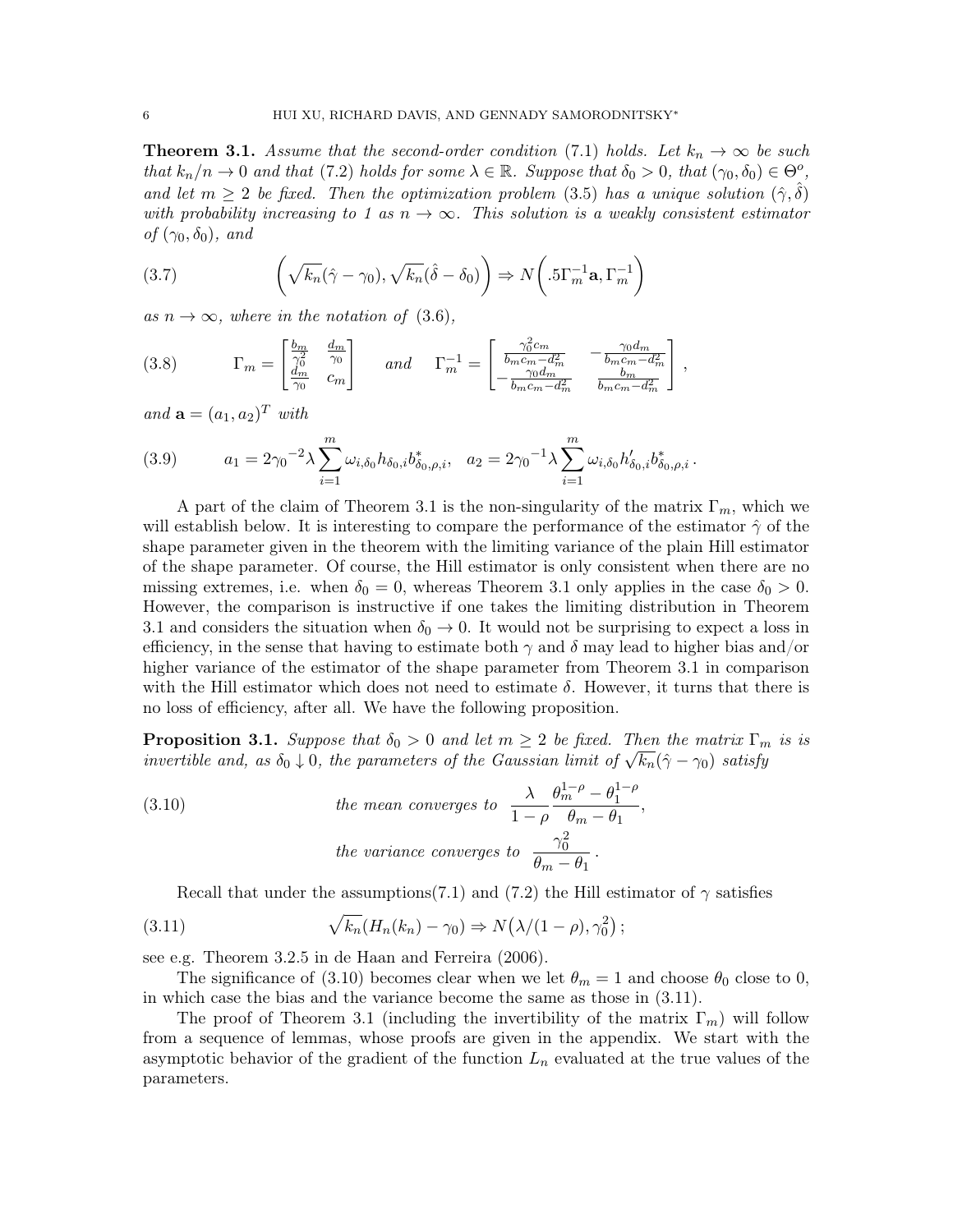**Lemma 3.1.** Suppose that  $\delta_0 > 0$  and let  $m \geq 2$  be fixed. Then

$$
\left(\frac{\partial_1 L_n(\gamma_0, \delta_0)}{\sqrt{k_n}}, \frac{\partial_2 L_n(\gamma_0, \delta_0)}{\sqrt{k_n}}\right) \Rightarrow N\bigg(-\mathbf{a}, 4\Gamma_m\bigg).
$$

Next, we address the asymptotic behavior of the Hessian matrix

(3.12) 
$$
\mathcal{H}_n(\gamma,\delta) = \begin{bmatrix} \partial_1^2 L_n(\gamma,\delta) & \partial_1 \partial_2 L_n(\gamma,\delta) \\ \partial_1 \partial_2 L_n(\gamma,\delta) & \partial_2^2 L_n(\gamma,\delta) \end{bmatrix}
$$

of the function  $L_n$  evaluated at any weakly consistent estimator of the true values.

**Lemma 3.2.** Suppose that  $\delta_0 > 0$  and let  $m \geq 2$  be fixed. If  $(\tilde{\gamma}, \tilde{\delta}) \stackrel{P}{\rightarrow} (\gamma_0, \delta_0)$  then  $k_n^{-1} \mathcal{H}_n(\tilde{\gamma}, \tilde{\delta}) \stackrel{P}{\rightarrow} 2\Gamma_m.$ 

The next lemma proves the weak consistency of our estimator.

**Lemma 3.3.** Suppose that  $\delta_0 > 0$  and let  $m \geq 2$  be fixed. Then the optimization problem (3.5) has a unique solution  $(\hat{\gamma}, \hat{\delta})$  with probability increasing to 1 as  $n \to \infty$  and

$$
(\hat{\gamma}, \hat{\delta}) \stackrel{P}{\to} (\gamma_0, \delta_0).
$$

*Proof of Theorem 3.1.* The Taylor expansion of the gradient of  $L_n$  around the true values of the parameter tells us that

$$
\left(\frac{\partial_1 L_n(\hat{\gamma},\hat{\delta})}{\sqrt{k_n}},\frac{\partial_2 L_n(\hat{\gamma},\hat{\delta})}{\sqrt{k_n}}\right)^T = \left(\frac{\partial_1 L_n(\gamma_0,\delta_0)}{\sqrt{k_n}},\frac{\partial_2 L_n(\gamma_0,\delta_0)}{\sqrt{k_n}}\right)^T + \frac{\mathcal{H}_n(\bar{\gamma},\bar{\delta})}{\sqrt{k_n}}(\hat{\gamma}-\gamma_0,\hat{\delta}-\delta_0)^T
$$

for some  $(\bar{\gamma}, \bar{\delta})$  between  $(\hat{\gamma}, \hat{\delta})$  and  $(\gamma_0, \delta_0)$ . By Lemma 3.3, with probability increasing to 1, the infimum in (3.5) is achieved in the interior of the set Θ, and on that event  $(\partial_1 L_n(\hat{\gamma}, \hat{\delta}), \partial_2 L_n(\hat{\gamma}, \hat{\delta}))^T = (0, 0)^T$ . Therefore, the relation

$$
-\left(\frac{\partial_1 L_n(\gamma_0, \delta_0)}{\sqrt{k_n}}, \frac{\partial_2 L_n(\gamma_0, \delta_0)}{\sqrt{k_n}}\right)^T = \frac{\mathcal{H}_n(\bar{\gamma}, \bar{\delta})}{\sqrt{k_n}}(\hat{\gamma} - \gamma_0, \hat{\delta} - \delta_0)^T
$$

also holds on an event whose probability increases to 1. Lemma 3.3, also implies that  $(\bar{\gamma}, \bar{\delta}) \stackrel{P}{\to} (\gamma_0, \delta_0)$ , so the claim of the theorem follows from Lemma 3.1 and Lemma 3.2.  $\Box$ 

## 4. ESTIMATING  $\gamma$  and  $\delta$  in a Pareto sample

In this section we assume that the observations  $X_1, X_2, \ldots$  follow the Pareto distribution  $\bar{F}(x) = x^{-\alpha}$  for  $x \ge 1$ . In this case the exact distribution of the order statistics is available, so we will not need to rely as much on the asymptotic normality of  $H_n$  in Theorem 1. Unlike the algorithm of the previous section, we will now use  $k_n$  equally spaced points  $\theta_{i,n} = \varepsilon + i/k_n$ ,  $1 \leq i \leq k_n$ , for some  $\varepsilon > 0$ .

Let, once again,  $X_{(1)} > X_{(2)} > \cdots > X_{(n)}$  be the order statistics from the sample  $X_1, \ldots, X_n$ . Then

$$
(X_{(1)},\cdots,X_{(n)})\stackrel{d}{=} \left(\left(\frac{S_{n+1}}{S_1}\right)^{1/\gamma},\cdots,\left(\frac{S_{n+1}}{S_n}\right)^{1/\gamma}\right),\,
$$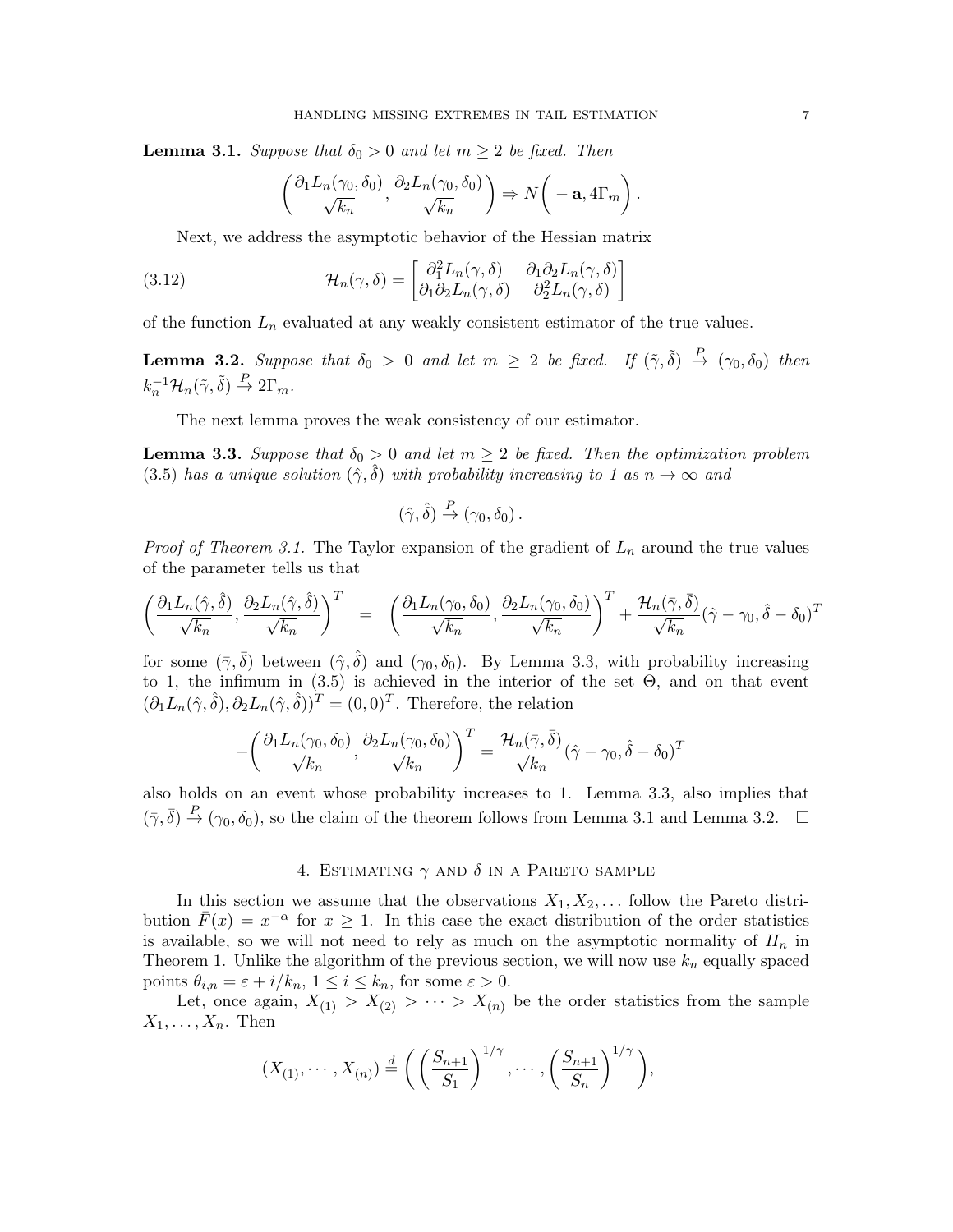see e.g. Corollary 1.6.9 of Reiss (1989). Here  $S_i = \sum_{j=1}^i E_j$ , with  $(E_j)$  iid standard exponential random variables. It follows that the HEWE process satisfies

$$
(H_n(\theta_{i,n}), i=1,\ldots,k_n) \stackrel{d}{=} \left(\frac{\gamma}{\lfloor \theta_{i,n}k_n \rfloor} \sum_{i=1}^{\lfloor \theta_{i,n}k_n \rfloor} \log\Big(\frac{S_{\lfloor \delta k_n \rfloor + \lfloor \theta_{i,n}k_n \rfloor + 1}}{S_{\lfloor \delta k_n \rfloor + i}}\Big), i=1,\ldots,k_n\right).
$$

Since  $E_i^* =: i \log(S_{i+1}/S_i), i = 1, ..., n$ , are also iid standard exponential random variables, a bit of algebra shows that

$$
(H_n(\theta_{i,n}), i=1,\ldots,k_n) \stackrel{d}{=} \left(\frac{\gamma}{\lfloor \theta_{i,n}k_n \rfloor} \sum_{i=\lfloor \delta k_n \rfloor+1}^{\lfloor \delta k_n \rfloor + \lfloor \theta_{i,n}k_n \rfloor} \left(1-\frac{\lfloor \delta k_n \rfloor}{i}\right) E_i^*, i=1,\ldots,k_n\right).
$$

Denote now  $\xi_{i,n} = H_n(\theta_{i,n}) - \left[\frac{\theta_{i-1,n}k_n}{H_n(\theta_{i-1,n})}/\left[\frac{\theta_{i,n}k_n}{H_n}\right], i = 1, \ldots, k_n$  and set  $\theta_{0,n} = 0$ . Since for any  $i \geq 2$  we have  $\lfloor \theta_{i,n} k_n \rfloor - \lfloor \theta_{i-1,n} k_n \rfloor = 1$ , it follows that

(4.1) 
$$
(\xi_{i,n}, i=2,\ldots,k_n) \stackrel{d}{=} \left( \frac{\gamma E^*_{\lfloor \delta k_n \rfloor + \lfloor \theta_{i,n} k_n \rfloor}}{\lfloor \delta k_n \rfloor + \lfloor \theta_{i,n} k_n \rfloor}, i=2,\ldots,k_n \right).
$$

We wish to perform an MLE procedure based on the joint density of  $(\xi_{1,n},\dots,\xi_{k_n,n})$ . The joint density of  $(\xi_{2,n},\cdots,\xi_{k_n,n})$  can be read off  $(4.1)$ . Since these random variables are independent of  $\xi_{1,n}$ , we will construct a mixed likelihood function by combining the exact joint density of  $(\xi_{2,n},\cdots,\xi_{k_n,n})$  with the asymptotic normal density for  $\xi_{1,n}$  given in (3.2) with  $m = 1$  and  $\theta_1 = \theta_{1,n}$ . We simplify the resulting expression by dropping the rounding (replacing  $|\delta k_n|$  by  $\delta k_n$  and  $|\theta_{i,n}k_n|$  by  $\theta_{i,n}k_n$  as needed) Taking the logarithm of the result multiplied by  $-2$  gives us the following function of  $\gamma$  and  $\delta$  (a pseudo-log-likelihood function, modulo additive constants not depending on  $\gamma$  or  $\delta$ ), to be optimized:

$$
L_n(\gamma, \delta) = 2 \log \gamma - \log \omega_{1, \delta} - 2 \sum_{i=2}^{k_n} \log \left( \frac{\delta + \theta_{i,n}}{\gamma} \right)
$$

$$
+ \frac{k_n \omega_{1, \delta}}{\gamma^2} (\xi_{1,n} - \gamma g_{\delta, 1})^2 + \frac{2k_n}{\gamma} \sum_{i=2}^{k_n} (\delta + \theta_{i,n}) \xi_{i,n} .
$$

As in the previous section, we separate the notation for the unknown true parameters  $\gamma_0$ As in the previous section, we separate the hotation for the unknown true parameters  $\gamma_0$ <br>and  $\delta_0$  from the optimization variables  $\gamma$  and  $\delta$ . Denote  $\eta_n = \gamma_0^{-1} \xi_{1,n} \sqrt{k_n} - g_{\delta_0,1} \sqrt{k_n}$  and  $Z_{i,n} = k_n(\delta_0 + \theta_{i,n})\xi_{i,n}/\gamma_0$ , and notice that these independent random variables satisfy  $\eta_n \stackrel{d}{\to} N(0, 1/\omega_{1,\delta_0})$  and each  $Z_{i,n}$  converges to a standard exponential random variable. With this notation the function to be minimized becomes

$$
L_n(\gamma, \delta) = 2k_n \log \gamma - \log \omega_{1, \delta} - 2 \sum_{i=2}^{k_n} \log(\delta + \theta_{i,n}) + \frac{\omega_{1, \delta}}{\gamma^2} \left( \gamma_0 \eta_n - \sqrt{k_n} (\gamma g_{\delta, 1} - \gamma_0 g_{\delta_0, 1}) \right)^2
$$
  
(4.2) 
$$
+ \frac{2\gamma_0}{\gamma} \sum_{i=2}^{k_n} \frac{(\delta + \theta_{i,n}) Z_{i,n}}{\delta_0 + \theta_{i,n}}.
$$

As in the previous section we will assume that the true value of the parameters,  $(\gamma_0, \delta_0)$ , belong to the interior  $\Theta^o$  of a known compact set  $\Theta = [m_1, M_1] \times [m_2, M_2] \subset (0, \infty)^2$ , and compute our estimator via  $(3.5)$ , this time using  $L_n$  in  $(4.2)$ .

The following is the main result of this section.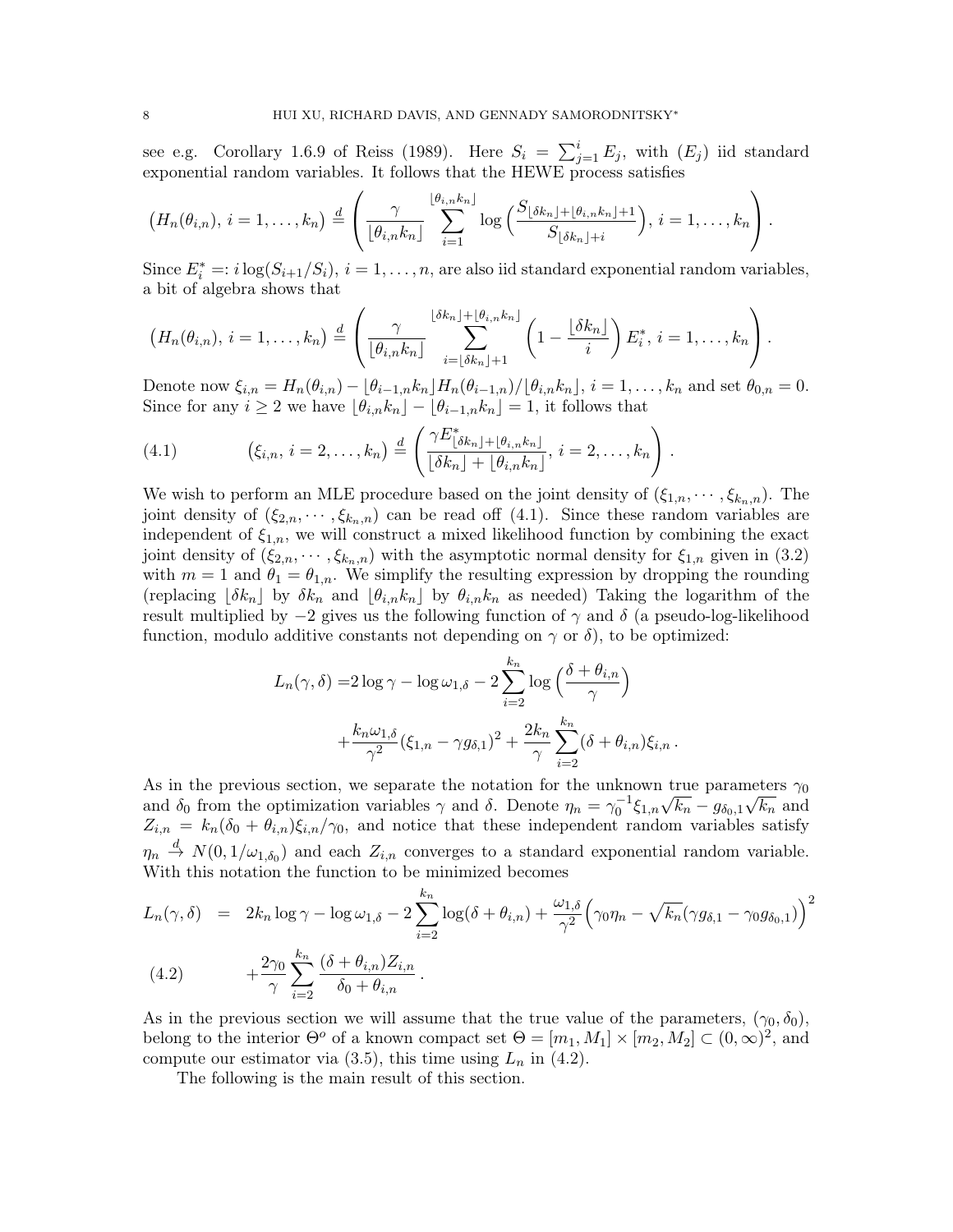**Theorem 4.1.** Suppose that the observations  $X_1, X_2, \ldots$  follow the Pareto distribution. Let  $k_n \to \infty$  be such that  $k_n/n \to 0$ . Suppose that  $\delta_0 > 0$ , that  $(\gamma_0, \delta_0) \in \Theta^o$ , and let  $\theta_{i,n} = \varepsilon + i/k_n$ ,  $1 \leq i \leq k_n$  for some  $\varepsilon > 0$ . Then the optimization problem (3.5) has a unique solution  $(\hat{\gamma}, \hat{\delta})$  with probability increasing to 1 as  $n \to \infty$ . This solution is a weakly consistent estimator of  $(\gamma_0, \delta_0)$ , and

$$
\left(\sqrt{k_n}(\hat{\gamma}-\gamma_0), \sqrt{k_n}(\hat{\delta}-\delta_0)\right) \Rightarrow N\left(0, \Gamma_{\infty}^{-1}\right)
$$

where

(4.3) 
$$
\Gamma_{\infty} = \Gamma_1 + \begin{bmatrix} \gamma_0^{-2} & -\gamma_0^{-1} \log \left( 1 + 1/(\delta_0 + \varepsilon) \right) \\ -\gamma_0^{-1} \log \left( 1 + 1/(\delta_0 + \varepsilon) \right) & (\delta_0 + \varepsilon)^{-1} (\delta_0 + \varepsilon + 1)^{-1} \end{bmatrix}
$$

and  $\Gamma_1$  is as in (3.8) with  $m = 1$  and  $\theta_1 = \varepsilon$ . The matrix  $\Gamma_\infty$  is invertible with

$$
\Gamma_{\infty}^{-1} = \Delta^{-1} \begin{bmatrix} \gamma_0^2 (c_1 + (\delta_0 + \varepsilon)^{-1} (\delta_0 + \varepsilon + 1)^{-1}) & \gamma_0 \Big( -d_1 + \log(1 + 1/(\delta_0 + \varepsilon)) \Big) \\ \gamma_0 \Big( -d_1 \log(1 + 1/(\delta_0 + \varepsilon)) \Big) & b_1 + 1 \end{bmatrix},
$$
  
where  $\Delta = (b_1 + 1)(c_1 + (\delta_0 + \varepsilon)^{-1} (\delta_0 + \varepsilon + 1)^{-1}) - (d_1 - \log(1 + 1/(\delta_0 + \varepsilon)))^2.$ 

The structure of proof of Theorem 4.1 is nearly identical to that of Theorem 3.1, with Lemmas 3.1-3.3 replaced by their counterparts, Lemmas 4.1–4.3. Once again, we start with the asymptotic behavior of the gradient of the function  $L_n$  evaluated at the true values of the parameters.

**Lemma 4.1.** Suppose  $\delta_0 > 0$  and  $\theta_{i,n} = \varepsilon + i/k_n$ ,  $1 \leq i \leq k_n$ . Then

$$
\left(\frac{\partial_1 L_n(\gamma_0, \delta_0)}{\sqrt{k_n}}, \frac{\partial_2 L_n(\gamma_0, \delta_0)}{\sqrt{k_n}}\right) \Rightarrow N\left(0, 4\Gamma_\infty\right).
$$

As before, we proceed with the asymptotic behavior of the Hessian matrix (3.12) of the function  $L_n$  evaluated at a weakly consistent estimator of the true values.

**Lemma 4.2.** Suppose that  $\delta_0 > 0$  and let  $\theta_{i,n} = \varepsilon + i/k_n$ ,  $i = 1, \ldots, k_n$ . If  $(\tilde{\gamma}, \tilde{\delta}) \stackrel{P}{\rightarrow} (\gamma_0, \delta_0)$ then  $k_n^{-1} \mathcal{H}_n(\tilde{\gamma}, \tilde{\delta}) \stackrel{P}{\to} 2\Gamma_{\infty}$ .

The final lemma, once again, proves the weak consistency.

**Lemma 4.3.** Suppose that  $\delta_0 > 0$  and let  $\theta_{i,n} = \varepsilon + i/k_n$ ,  $i = 1, ..., k_n$ . Then the optimization problem (3.5) has a unique solution  $(\hat{\gamma}, \hat{\delta})$  with probability increasing to 1 as  $n \to \infty$  and

$$
(\hat{\gamma}, \hat{\delta}) \stackrel{P}{\to} (\gamma_0, \delta_0).
$$

Proof of Theorem 4.1. One can use an argument identical to that in the proof of Theorem 3.1, hence only the invertibility of  $\Gamma_{\infty}$  needs to be shown. Since  $\Gamma_1$  is nonnegative definite, we only have to check that the second matrix in  $\Gamma_{\infty}$  has a positive determinant. However, by Jensen's inequality,

$$
(\delta_0 + \varepsilon)^{-1} (\delta_0 + \varepsilon + 1)^{-1} - \left( \log \left( 1 + \frac{1}{\delta_0 + \varepsilon} \right) \right)^2
$$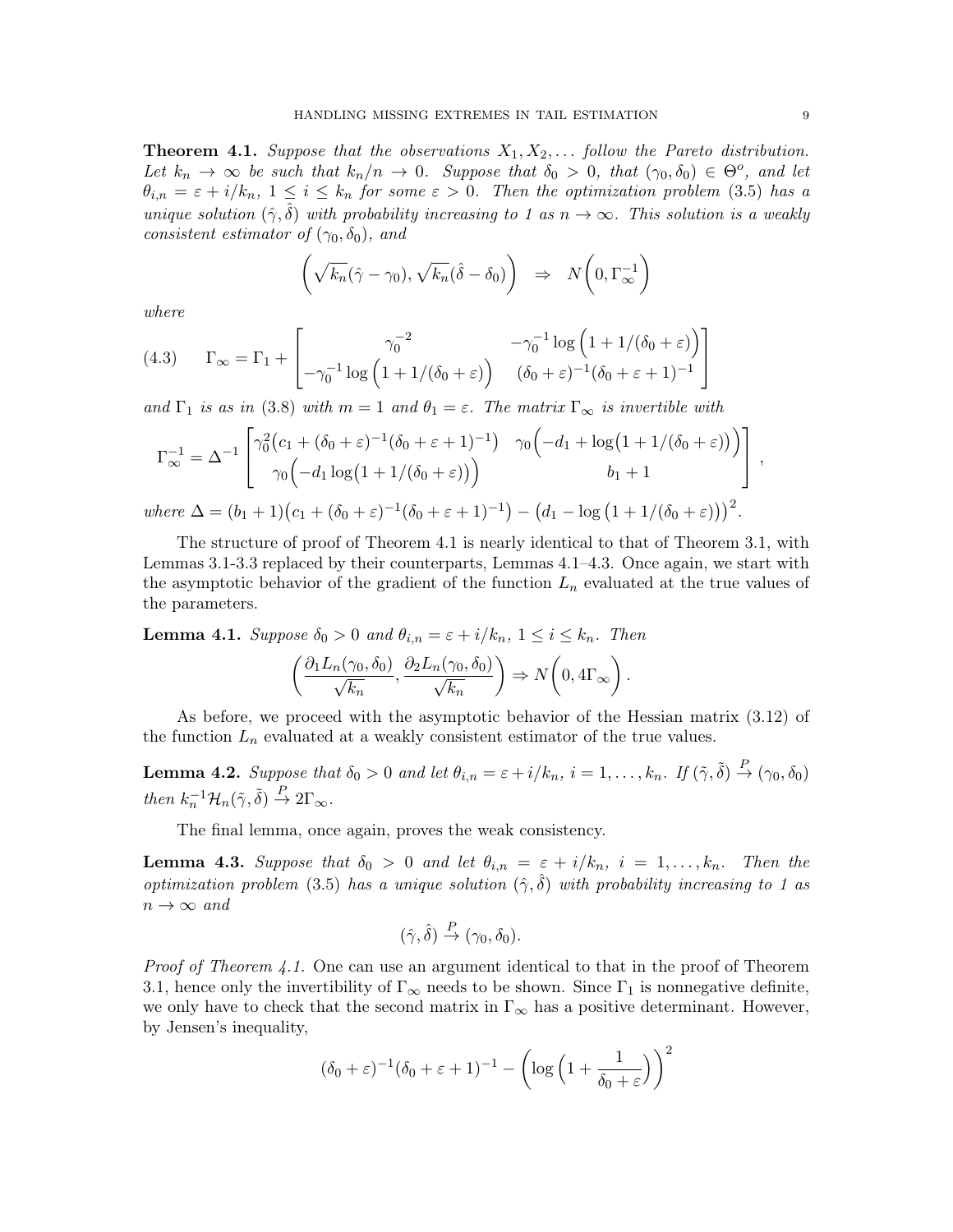$$
= \int_{\varepsilon}^{1+\varepsilon} \frac{1}{(\delta_0+x)^2} dx - \Big(\int_{\varepsilon}^{1+\varepsilon} \frac{1}{\delta_0+x} dx\Big)^2 > 0,
$$
 as required.

Remark 4.1. It is elementary to check that the entry in the upper left corner of the matrix  $\Gamma_{\infty}^{-1}$  converges, as  $\delta_0 \to 0$ , to  $\gamma_0^2$ . This is the same somewhat surprising lack of efficiency lost we have seen in Proposition 3.1.

#### 5. Simulation results

5.1. **Estimation of**  $\delta$  and  $\gamma$ . In this section, we compare the performance of the estimation procedures described in Sections 3 and 4 on simulated data. As a test data set, we generate  $n = 5000$  observations from a Pareto distribution  $(F(x) = 1 - 1/x, x \ge 1)$  and from a standard Fréchet distribution  $(F(x) = \exp\{-x^{-1}\}, x \ge 0)$ . We chose  $k_n = 200$  in all cases, and use 3 different values of  $\delta_0 = 0.1, 0.2, 0.5$  corresponding to the top 20, 40 and 100 missing extremes, respectively. For the estimation method of Section 3, we chose  $m = 10$  distinct  $\theta$ 's with  $\theta_i = i/10$ ,  $i = 1, \ldots, 10$ , and minimized the pseudo-likelihood function given in (3.5) with respect to  $\delta$  and  $\gamma$ . This was repeated 1000 times and the summary statistics (means and standard deviations) are given in Table 1 (Pareto) and Table 2 (Fréchet) corresponding to the columns labeled  $\delta_a$  and  $\hat{\gamma}_a$ . Notice that both the bias and standard deviation of  $\delta_a$ increase with  $\delta_0$  where the latter increases at a rate that is roughly proportionally to  $\delta_0$ .

We also used the estimation procedure of Section 4 ( $m = k_n$ ,  $\varepsilon = 1/200$ ) in which the objective function in (4.2) was minimized. This procedure was applied to the same Pareto and Fréchet generated data as before, even though, in theory, the method was introduced only for Pareto samples. The results are also summarized in Tables 1 and 2 using the labels  $\delta_b$  and  $\hat{\gamma}_b$ . The bias for  $\delta_b$  is considerably smaller than that for  $\delta_a$  in most cases (even in the Fréchet samples). The standard deviations were also a bit smaller in all cases. On the other hand the biases for  $\hat{\gamma}_b$  were similar to those for  $\hat{\gamma}_a$ , but in all cases the standard deviation was a touch smaller. This may not be too surprising since these estimates are based on more  $\theta_i$ . The asymptotic standard deviations for both the two estimates using  $m = 10$  and  $m = k_n$  can be computed using the formulae in (3.8) and (4.3), respectively, were all smaller than their finite sample counterparts. For example, in the Pareto case for  $\delta_a$  the asymptotic standard errors for  $\delta_0 = 0.1, 0.2, 0.5$  were 0.047, 0.083, 0.219, respectively.

It is worth emphasizing again that the two estimation procedures based on  $m = 10$  and  $m = k_n$  generally performed well for the Fréchet case even though our theory for  $m = k_n$  is not directly applicable to this case. Interestingly, the biases and standard deviations were generally smaller in the Fréchet case in comparison with the Pareto case, across the range of parameter values and the two estimation procedures. The histograms of the estimates leading to  $\delta_a$  in Table 2 corresponding to  $\delta_0 = 0.1$  and 0.5 are displayed in Figure 1. Notice the long right tails. This is more pronounced in the  $\delta_0 = 0.5$  case, which is due in part to having fewer of the most extreme observations to estimate tail parameters.

Tables 1 and 2 also contain two additional columns showing correlations (both sample and asymptotic based on (3.8) and (4.3)) between  $\hat{\delta}_a$  and  $\hat{\gamma}_a$  and between  $\hat{\delta}_b$  and  $\hat{\gamma}_b$ . There is good agreement between the sample and asymptotic correlations and all are large (close to 1). That means that in the two-dimensional optimization likelihood procedure moderate errors in estimating  $\gamma_0$  lead to significant errors in estimating  $\delta_0$  because of the large standard errors of the estimates of  $\delta_0$ . It turns out, however, that fixing  $\gamma$ , the one-dimensional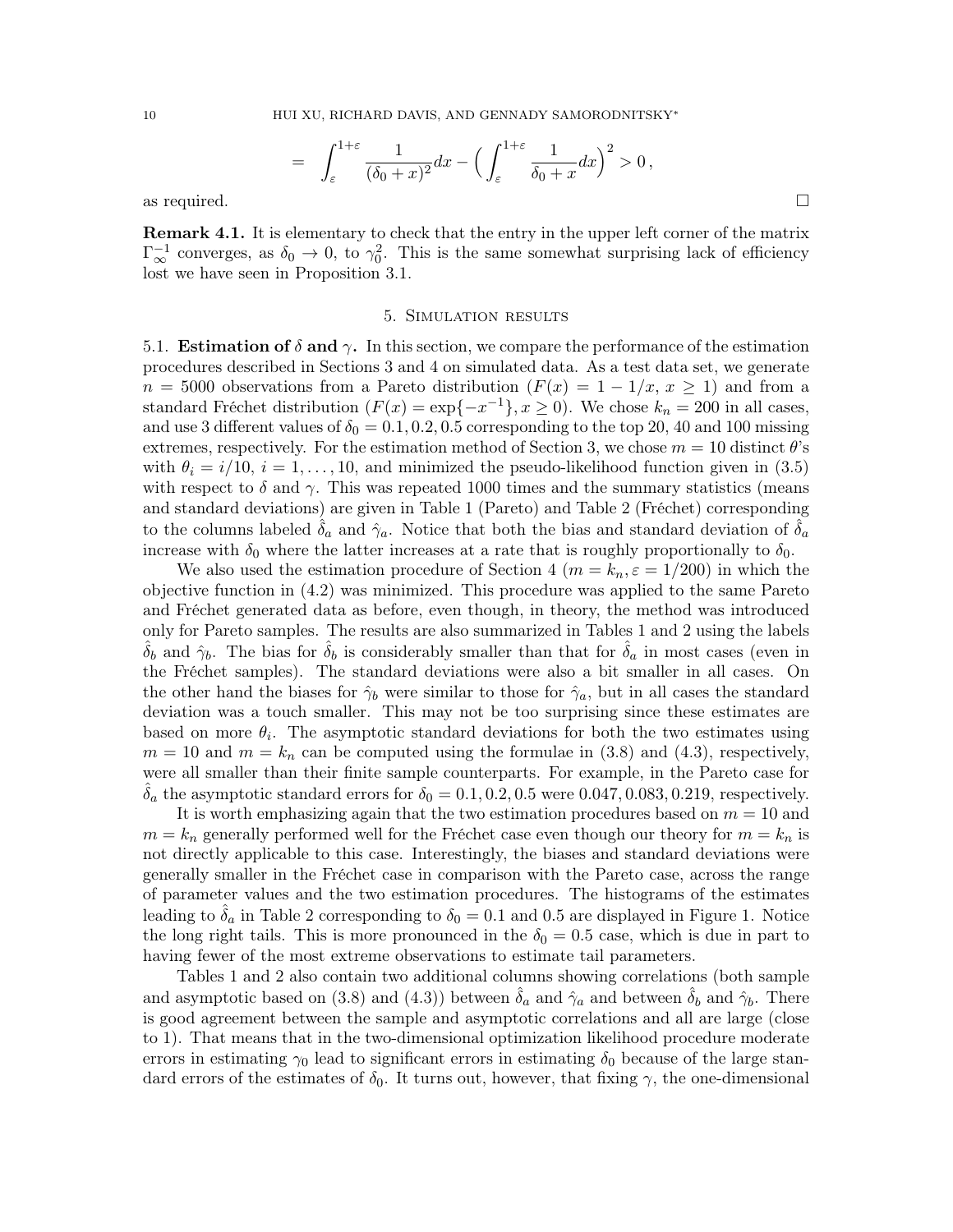likelihood optimization procedures for  $\delta$  has less variability and is, moreover, fairly robust to a mild misspecification of  $\gamma$ . We exploit this fact in the sequel.

|            | $\sigma_a$ | $\gamma_a$                                                                                                                                | $\rho_{\hat{\delta}_a,\hat{\gamma}_a}$ | Оh           |              | $\rho_{\hat{\delta}_b, \hat{\gamma}_b}$ |
|------------|------------|-------------------------------------------------------------------------------------------------------------------------------------------|----------------------------------------|--------------|--------------|-----------------------------------------|
| $\delta$ 0 | mean (sd)  | mean (sd)                                                                                                                                 | corr<br>$($ asv $)$                    | (sd)<br>mean | (sd)<br>mean | $($ asv $)$<br>corr                     |
|            |            | $0.1$ $0.113$ $(0.057)$ $1.015$ $(0.143)$ $0.858$ $(0.829)$ $0.104$ $(0.049)$ $1.006$ $(0.129)$ $0.841$ $(0.796)$                         |                                        |              |              |                                         |
|            |            | $0.2 \quad 0.222 \ (0.104) \quad 1.025 \ (0.187) \quad 0.915 \ (0.894) \quad 0.207 \ (0.096) \quad 1.010 \ (0.177) \quad 0.915 \ (0.878)$ |                                        |              |              |                                         |
|            |            | $0.5$ $0.547$ $(0.285)$ $1.040$ $(0.309)$ $0.965$ $(0.956)$ $0.515$ $(0.254)$ $1.014$ $(0.282)$ $0.962$ $(0.951)$                         |                                        |              |              |                                         |

TABLE 1. Pareto distribution,  $n = 5000, k_n = 200$ 

TABLE 2. Fréchet distribution,  $n = 5000, k_n = 200$ 

|    |              |                                                                                                                                           | $\rho_{\hat{\delta}_a,\hat{\gamma}_a}$ | Оh           |              | $\rho_{\hat{\delta}_b, \hat{\gamma}_b}$ |
|----|--------------|-------------------------------------------------------------------------------------------------------------------------------------------|----------------------------------------|--------------|--------------|-----------------------------------------|
| ðο | (sd)<br>mean | (sd)<br>mean                                                                                                                              | $($ asv $)$<br>corr                    | (sd)<br>mean | (sd)<br>mean | $($ asv $)$<br>corr                     |
|    |              | $0.1 \quad 0.106 \ (0.050) \quad 0.992 \ (0.130) \quad 0.829 \ (0.829) \quad 0.101 \ (0.045) \quad 0.988 \ (0.122) \quad 0.826 \ (0.796)$ |                                        |              |              |                                         |
|    |              | $0.2\quad 0.208\ (0.094)$ $0.993\ (0.176)$ $0.906\ (0.894)$ $0.196\ (0.085)$ $0.981\ (0.165)$ $0.904\ (0.878)$                            |                                        |              |              |                                         |
|    |              | $0.5$ $0.535$ $(0.287)$ $1.011$ $(0.300)$ $0.961$ $(0.956)$ $0.502$ $(0.252)$ $0.985$ $(0.274)$ $0.961$ $(0.951)$                         |                                        |              |              |                                         |

5.2. Graphical methods for estimating the number of missing extremes. Although our estimation procedure assumes that  $\delta_0 k_n$  of the largest extremes are missing, in practice, it might be more likely that missing extremes, if any exist, do not occur consecutively from the largest. Our method can still be used to estimate the total number of missing extremes. For example if there are 10 missing extremes scattered among the largest 50, we can artificially remove the largest 40 extremes from the data set. The altered data set can then be viewed as having 50 consecutive missing extremes and our estimation procedure for estimating the number of missing extremes is applicable. If the resulting estimate is near 50, as it should be, then since we know that 40 have been artificially removed, we would be able to recover an estimate of the number of original missing extremes, even when non-consecutive. We use a graphical procedure to give an idea of how this works.

For a given data set with  $\delta_0 k_n$  missing observations among the largest  $(\delta_0 + \delta^{\dagger}) k_n$ observations, we remove for each  $i = 1, 2, \ldots, k_n$ , the *i* largest observations (this corresponds to  $\delta = i/k_n$ ) from the observed data and produce estimates  $\hat{\delta}$ . Once  $\delta \geq \delta^{\dagger}$ , then the  $(\delta + \delta_0)k_n$  largest extremes  $(\delta_0k_n$  unknown to us plus  $\delta k_n$  artificially removed) are now *missing*. The estimates  $\hat{\delta}$  for  $\delta \geq \delta^{\dagger}$  should be approximately linear in  $\delta$  with a slope close to 1. The idea is then to pick off the threshold for which the plot of  $\hat{\delta}$  vs.  $\delta$  becomes linear for  $\delta$  larger than that threshold. This value is then identified as  $\delta^{\dagger}$  and the difference  $\hat{\delta} - \delta^{\dagger}$ is then an estimate of  $\delta_0$ . Once we have estimated  $\delta^{\dagger}$ , if desired, we can remove the largest  $\delta^{\dagger} k_n$  observations and re-apply our estimation procedure to provide updated estimates of  $\delta_0$  and  $\gamma_0$ .

We illustrate this procedure with several simulation examples under three different scenarios: (i) no missing extremes, (ii) the upper  $\delta_0 k_n$  are missing and (iii) the  $\delta_0 k_n$  missing extremes are not consecutive upper extremes. The setup for this simulation is similar to that of Section 5.1. Samples of size  $n = 5000$  are generated from both Pareto and Fréchet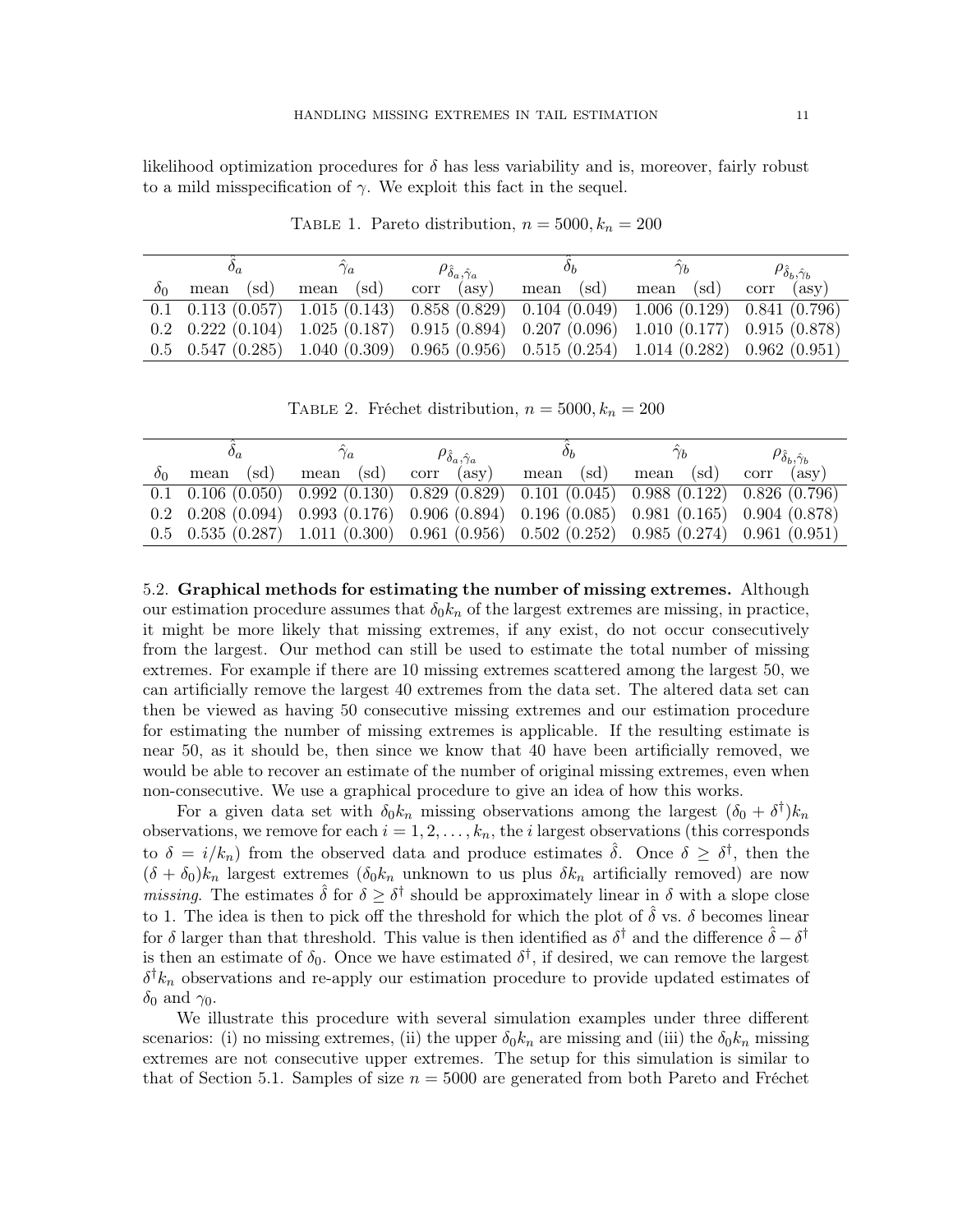

Figure 1. Histogram for estimates in Table 2 for the Fréchet simulation corresponding to  $\delta_0=0.1$  (top) and  $\delta_0=0.5$  (bottom).

distributions with index  $\alpha = 1.0$ . In all cases, we take  $k_n = 200$  and begin by maximizing the bivariate likelihood to obtain initial estimates of  $\delta_0$  and, more importantly,  $\gamma_0$ . The method of Section 3 is used throughout.

(i) no missing extremes. In this case, no extremes have been removed from the simulated data so that  $\delta_0 = 0$ . The estimates of  $\delta_0$  and  $\gamma_0$  using the method of Section 3 with  $m = 10$  are near 0 and 0.912 in the Pareto case, and 0.001 and 0.904 in the Fréchet case. In order to test our estimation procedure, for each  $\delta_i = i/k_n$ ,  $i = 1, ..., k_n$ , we remove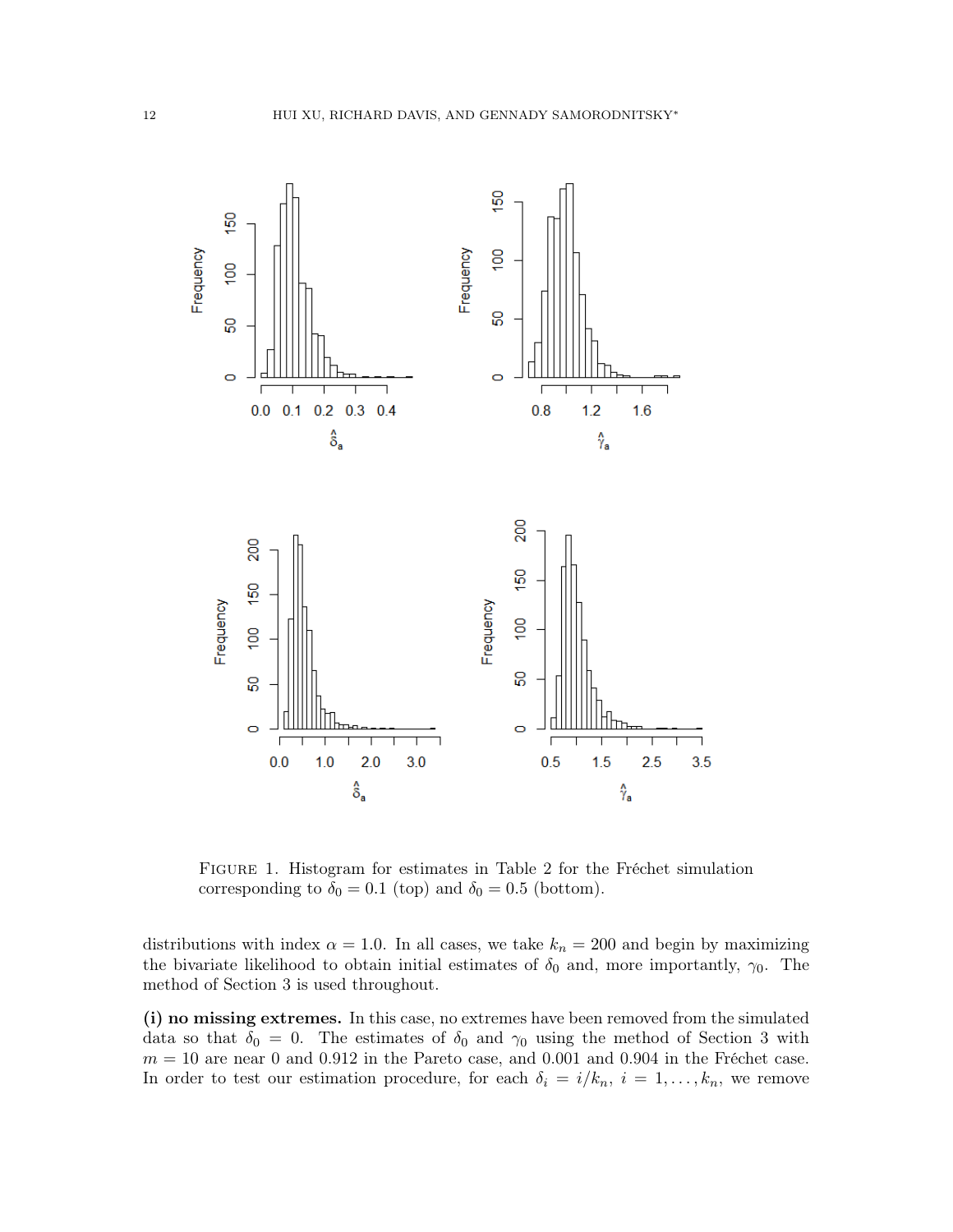the upper *i* extremes of the simulated data set and then compute  $\hat{\delta}_i$ , by minimizing the objective function (3.5) for fixed values of  $\gamma = .9, 1.0, 1.1, 1.2$  using the altered data, i.e., with the appropriate number of extremes removed. (As mentioned above, we avoid here maximizing the bivariate likelihood and, at the same time, check the robustness of the univariate likelihood maximization to a mild misspecification of  $\gamma$ . In Figure 2 we plot  $\delta$ vs. δ for each of the the four choices of γ for the Pareto sample (left panel) and the Fréchet sample (right panel). Notice that each of the four curves are approximately linear with intercept 0, strongly suggesting that  $\delta_0 = 0$ . The red line (corresponding to the true  $\gamma = 1$ ) has the slope closest to 1.



FIGURE 2. Estimated number of missing extremes for samples from Pareto and Fréchet distributions with  $n = 5000$ ,  $k_n = 200$ ,  $\gamma_0 = 1$ .

(ii) the upper  $\delta_0 k_n$  extremes are missing. For this simulation, we take  $\delta_0 = .25$  so that 50 largest observations are removed from the samples described in (i). The estimates of  $\delta_0$  and  $\gamma_0$  are 0.145 and 0.769 for the Pareto case and 0.431 and 1.122 for the Fréchet case. The same style plots as those in Figure 2 are displayed in Figure 3. The reader should keep in mind that now the horizontal axis for  $\delta$  corresponds to  $\delta k_n$  extreme observations missing from the *observed data* (in addition to the 50 largest removed from the originally generated data). The plots of  $\delta$  vs  $\delta$  are again nearly linear for the four values of  $\gamma$ , with the red line  $(\gamma = 1)$  having slope closest to 1, and the corresponding intercept value close to the true  $\delta_0 = .25$ .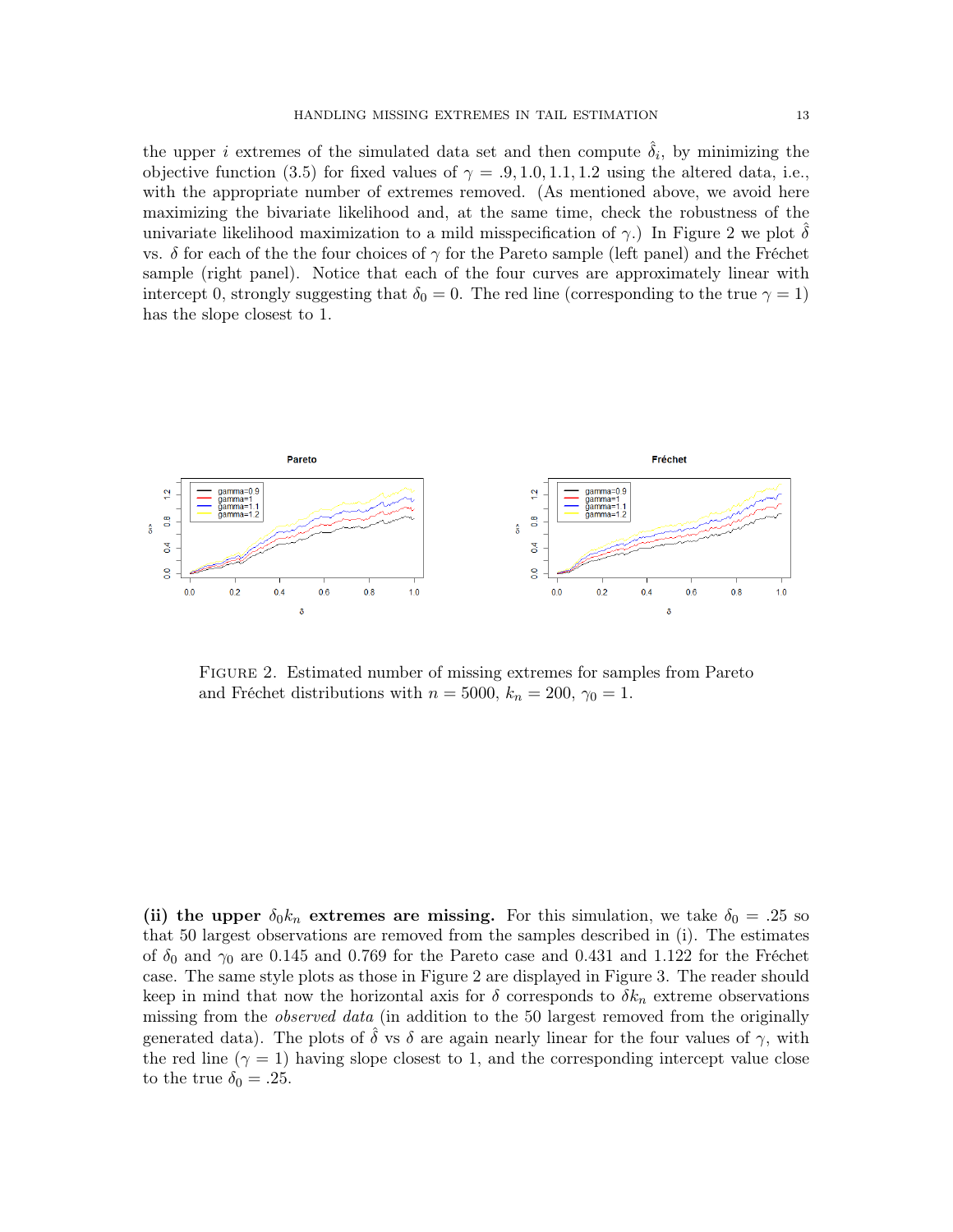

Figure 3. Estimated number of missing extremes for samples from Pareto and Fréchet distributions with the 50 largest observations removed.  $n =$ 5000,  $k_n = 200, \gamma_0 = 1.$ 

(iii) the  $\delta_0 k_n$  missing extremes are not consecutive. For this simulation, we again take  $\delta_0 = .25$ , but this time the 50 missing extremes are randomly selected from among the 100 largest observations. The estimate of  $\delta_0$  is near 0 and the estimate of  $\gamma_0$  is 0.774 in the Pareto case, while the estimates of  $\delta_0$  and  $\gamma_0$  are 0.004 and 0.789 in the Fréchet case. For this scenario  $\delta^{\dagger} = 50/200 = .25$  so that after removing another 50 extremes from the *observed* data, we have all 100 of the top extremes removed. The corresponding plots displayed in Figure 4 now have a different look. They are essentially connected segments with nodes around  $\delta$  just over .1 and just over .2 for both the Pareto and Fréchet cases, respectively. Notice that locations of these nodes are robust to the choice of  $\gamma$ ; each of the 4 curves have nodes at approximately the same horizontal location. On the Pareto plot we would estimate  $\delta^{\dagger}$  to be around .24, which is near the *true*  $\delta^{\dagger}$  of .25. The third segment of the red curve (corresponding to the true  $\gamma = 1$ ), from .24 to 1, has the slope closest to 1. For this curve the value at .24 is .63. This gives us an estimate of  $\delta_0$  as .63 – .24 = .39. A similar analysis for the Fréchet case gives us an estimate of  $\delta^{\dagger} = .22$  with corresponding value on the red curve of .54. The estimate of  $\delta_0$  is then .54 – .22 = .32. So in both cases, we retrieve reasonable (though not perfect) estimates of  $\delta_0 = .25$ .



Figure 4. Estimated number of missing extremes and tail index for samples from Pareto and Fréchet distributions, with 50 observations among the largest 100, removed.  $n = 5000, k_n = 200, \gamma_0 = 1$ .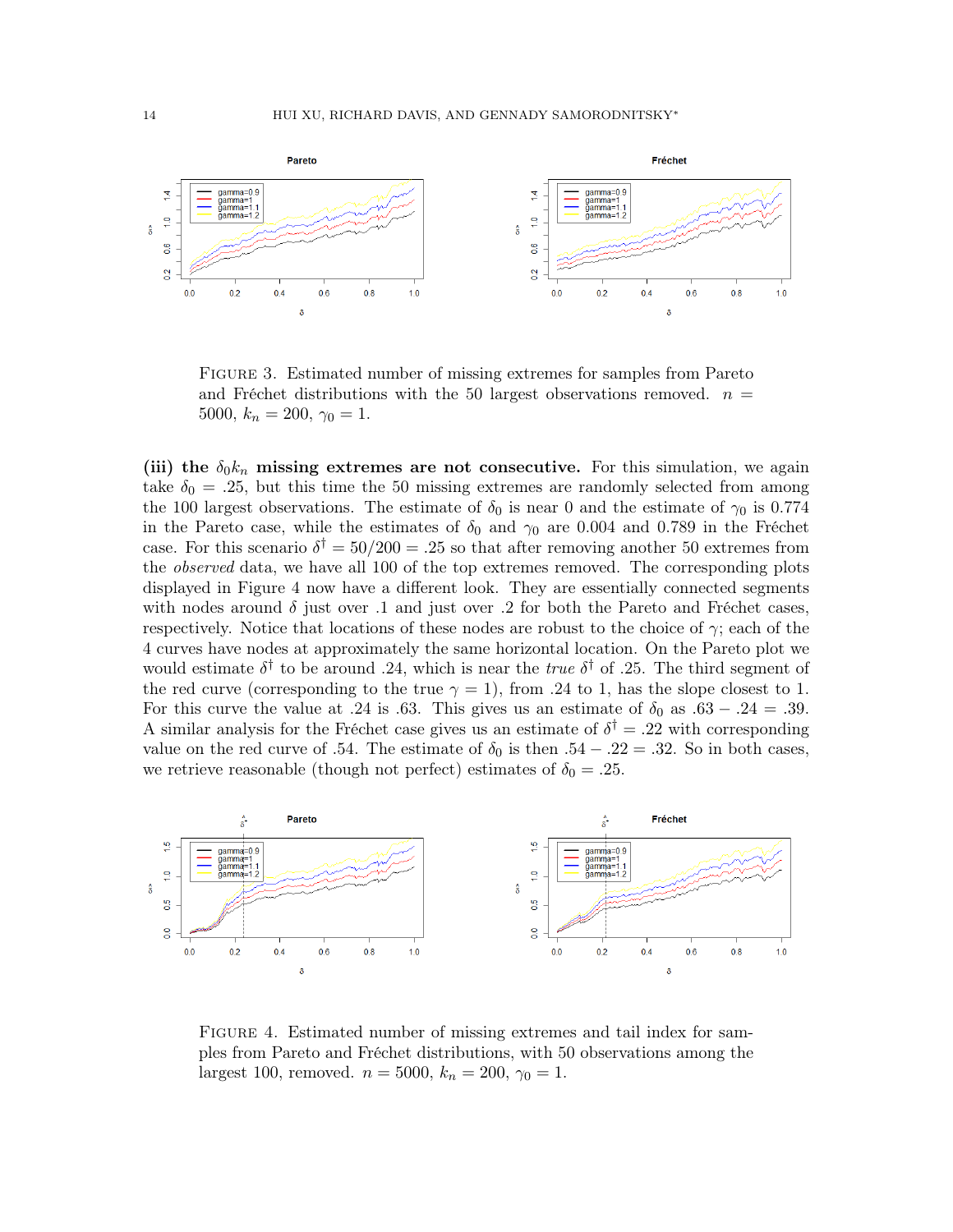## 6. Applications

In this section, we apply the methodology described in Sections 5.1 and 5.2 to several real data sets. The goal here is to estimate the shape parameter  $\gamma_0$  in addition to  $\delta_0$  and  $\delta^{\dagger}$ , where  $\delta_0 k_n$  is the number of missing extremes among the largest  $(\delta^{\dagger} + \delta_0) k_n$  extremes. Of course if our estimate is  $\hat{\delta}^{\dagger} = 0$ , we declare that missing extremes, if any, are consecutive. Once again, the estimation method of Section 3 is used throughout.

6.1. Danish Fire Insurance. The Danish Fire Insurance data set is a standard example used in extreme value theory. It is a part of the R-statistics package and consists of 2492 large Danish fire insurance claims from January 1, 1980 to December 31, 1990. Using  $k_n = 50$  and  $m = 10$ , the estimate of  $\delta_0$  is near 0 and the estimate of  $\gamma_0$  is 0.565. Next we explore the possibility of some missing (not necessarily consecutive) extremes by applying the methodology in Section 5.2 with 4 values of  $\gamma$  based on the initial estimate. The resulting plots of  $\delta$  vs  $\delta$  for four different values of  $\gamma$  are displayed in Figure 5. All of these plots look roughly linear without any obvious nodes, with the intercepts close to 0. Hence we estimate  $\hat{\delta}^{\dagger} = 0 = \hat{\delta}_0$ . The blue curve appears to have the slope closest to 1, so we estimate  $\hat{\gamma}_0$  to be around .7.



Figure 5. Estimated number of missing extremes for Danish fire insurance.  $n = 2492, k_n = 50.$ 

6.2.  $Google+.$  The second example consists of the in-degrees values from 76,438,791 nodes in a snapshot of the Google+ social network that was explored in Zou et al. (2019). They concluded that around 150 consecutive largest extremes were missing. Using  $k_n = 500$ , the methodology of Section 3 gives initial estimates of  $\delta_0$  and  $\gamma_0$  as .327 and 1.418, respectively, so that the number of missing would be .327\*500=163 missing extremes. This estimate is consistent with the number of missing found in Zou et al. (2019). Unfortunately, our estimate of  $\gamma_0$  does not produce reasonable plots as described in Section 5.2, so upon further experimentation we settled on a different range of  $\gamma$  and construct plots of  $\delta$  by removing the largest observations for four values of  $\gamma = 3, 3.5, 4, 4.5$ . The resulting plots are displayed in Figure 6. Using the methodology of Section 5.2, we would estimate  $\hat{\delta}^{\dagger}$  to be near 0.036, and the red curve appears to have slope closest to 1. We therefore estimate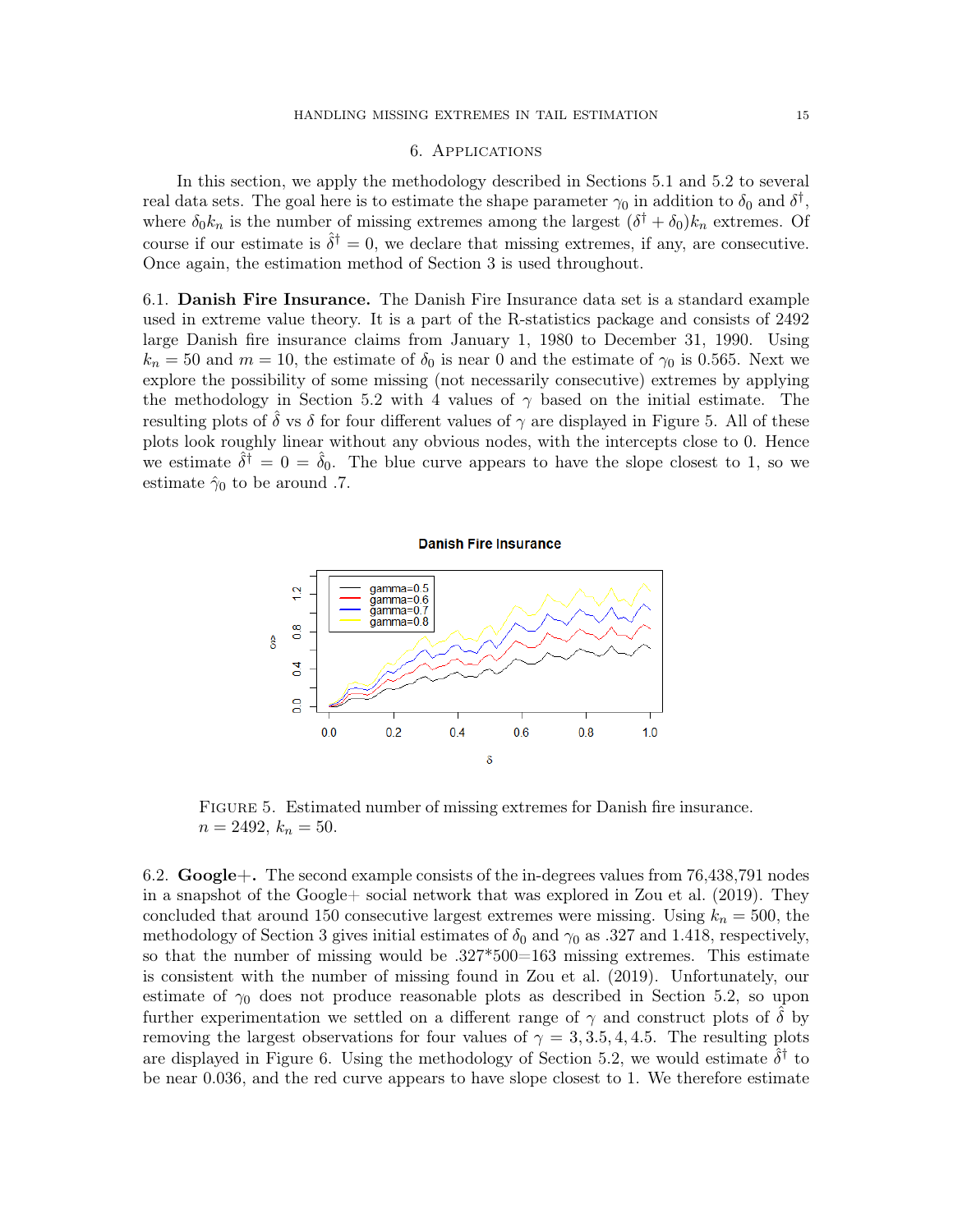$\gamma_0$  to be close to 3.5. The value of the red curve corresponding to  $\hat{\delta}^{\dagger}$  is 1.38, so we estimate  $\delta_0$  as  $1.38 - 0.036 = 1.344$ . That corresponds to  $1.344 * 500 = 672$  missing extremes among 1.38\*500= 690 largest extremes. We now remove the additional .036 ∗ 500 = 18 largest values in the data set and re-plot in Figure 7, the curves corresponding to the 4 values of  $\gamma$  above. Note that all curves are roughly linear and that the red curve ( $\gamma = 3.5$ ) has the slope closest to 1.



FIGURE 6. Estimated number of missing extremes for Google+ with  $k_n =$ 500, with  $\hat{\delta}^{\dagger} = 0.036$  marked.



FIGURE 7. Estimated number of missing extremes for Google+ with the 18 largest observations removed,  $k_n = 500$ .

6.3. Natural and Climate Disasters in the U.S. from 1980-2019. This data, which can be accessed from http://ncdc.noaa.gov/billions/, was assembled by the National Oceanic and Atmospheric Administration (NOAA). They identify 258 costly natural and climatic events such as wild fires, hurricanes, flooding, earthquakes, droughts, tornadoes, and severe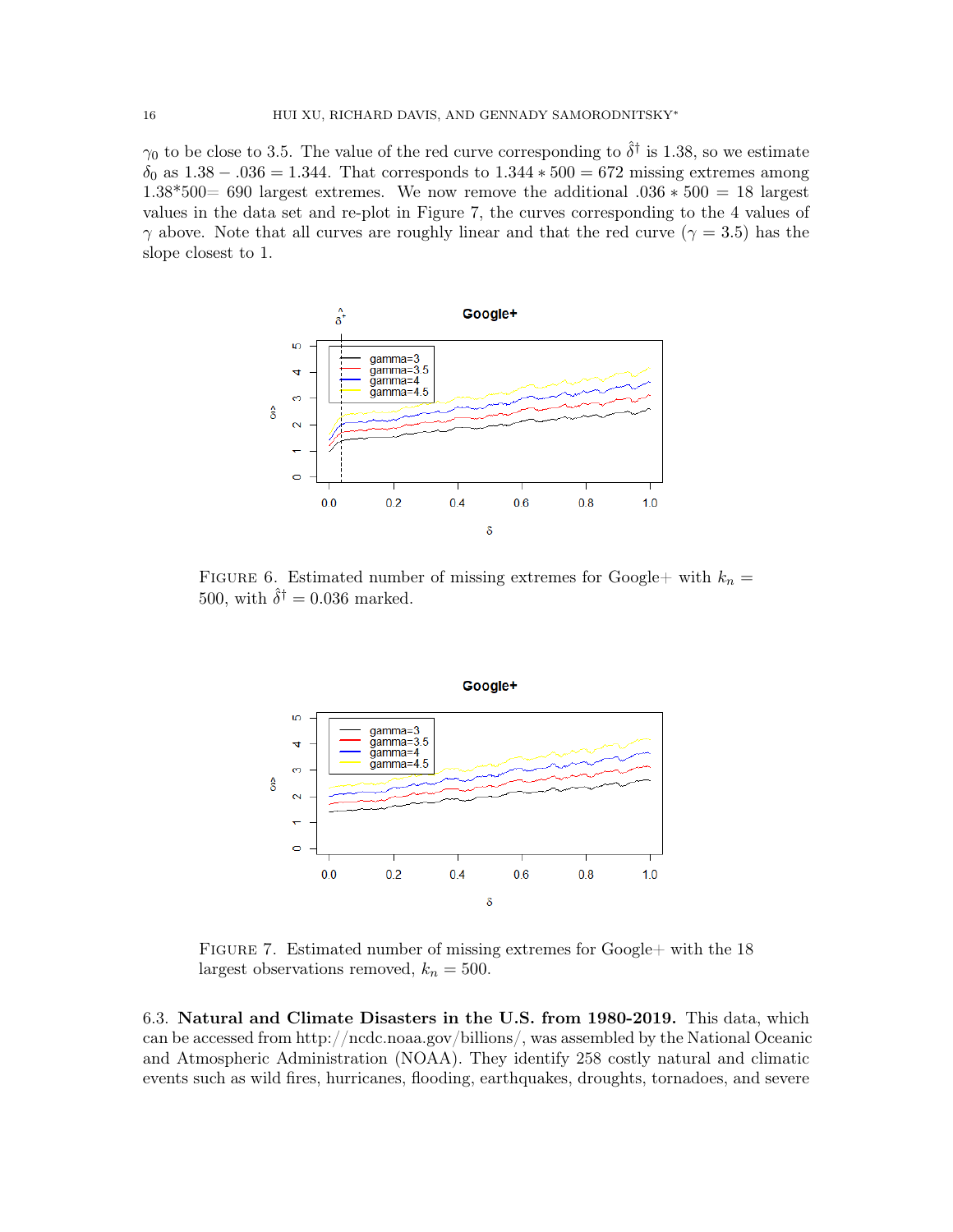storms during the period from January 1980 through December 2019. This data set represents the financial costs in billions of 2019 US dollars associated with these events. More details about the data set can be found in Smith and Katz (2013). While one should always exercise caution in applying extreme value theory to small data sets, we nevertheless apply our methods in this case with  $k_n = 30$ . The initial estimates of  $\delta_0$  and  $\gamma_0$  are .08 and 1.349, respectively. This would lead to an estimate of  $0.08 * 30 = 2.4$  missing extremes. Since there are no truly missing extremes (every disaster event has a recorded value), we interpret missingness as being reflective of some extremes being underreported. As done previously, we explore the possibility that there are non-consecutive missing extremes among of a fraction of the largest observations. To this end, we construct plots of  $\delta$  by removing largest observations for four values of  $\gamma = 1.3, 1.4, 1.5, 1.6$ . The resulting plots are in Figure 8. As in Section 5.2, the estimate  $\hat{\delta}^{\dagger}$  is near 0.667, and the red curve has the slope closest to 1 in the last part of the plot. We therefore estimate  $\gamma_0$  to be near 1.4. The value of the red curve at  $\hat{\delta}^{\dagger}$  is 1.193, so we estimate  $\delta_0$  as  $1.193 - 0.667 = 0.526$ , corresponding to 16 missing extremes. Now re-estimating  $\delta_0$  and  $\gamma_0$  for the observed data with the additional  $\hat{\delta}^{\dagger} k_n = 0.667 * 30 = 20$  extreme observations removed, we obtain  $\hat{\delta}_0 = 1.193$  and  $\hat{\gamma}_0 = 1.718$ . So our final estimate of  $\delta_0$  would be  $1.193 - 0.667 = 0.526$ . This corresponds to  $0.526 * 30 = 16$  missing observations among the  $1.193 * 30 = 36$  largest extremes. After having removed  $36 - 16 = 20$  largest values from the data set and re-plotting the curves corresponding to the four value of  $\gamma$  above, we see the results in Figure 9. The curves are roughly linear, with the red curve having the slope closest to 1.



Natural and Climate Disasters in the U.S. from 1980-2019

FIGURE 8. Weather and climate disasters from 1980 to 2019.  $n = 258$ ,  $k_n = 30$ .

## 7. Appendix

7.1. Second-order regular variation. Second-order regular variation can be thought of as a way to quantify the vanishing difference between the left hand side and the right hand side of (1.1). It assumes that there is  $\rho \leq 0$  and a positive or negative function A that is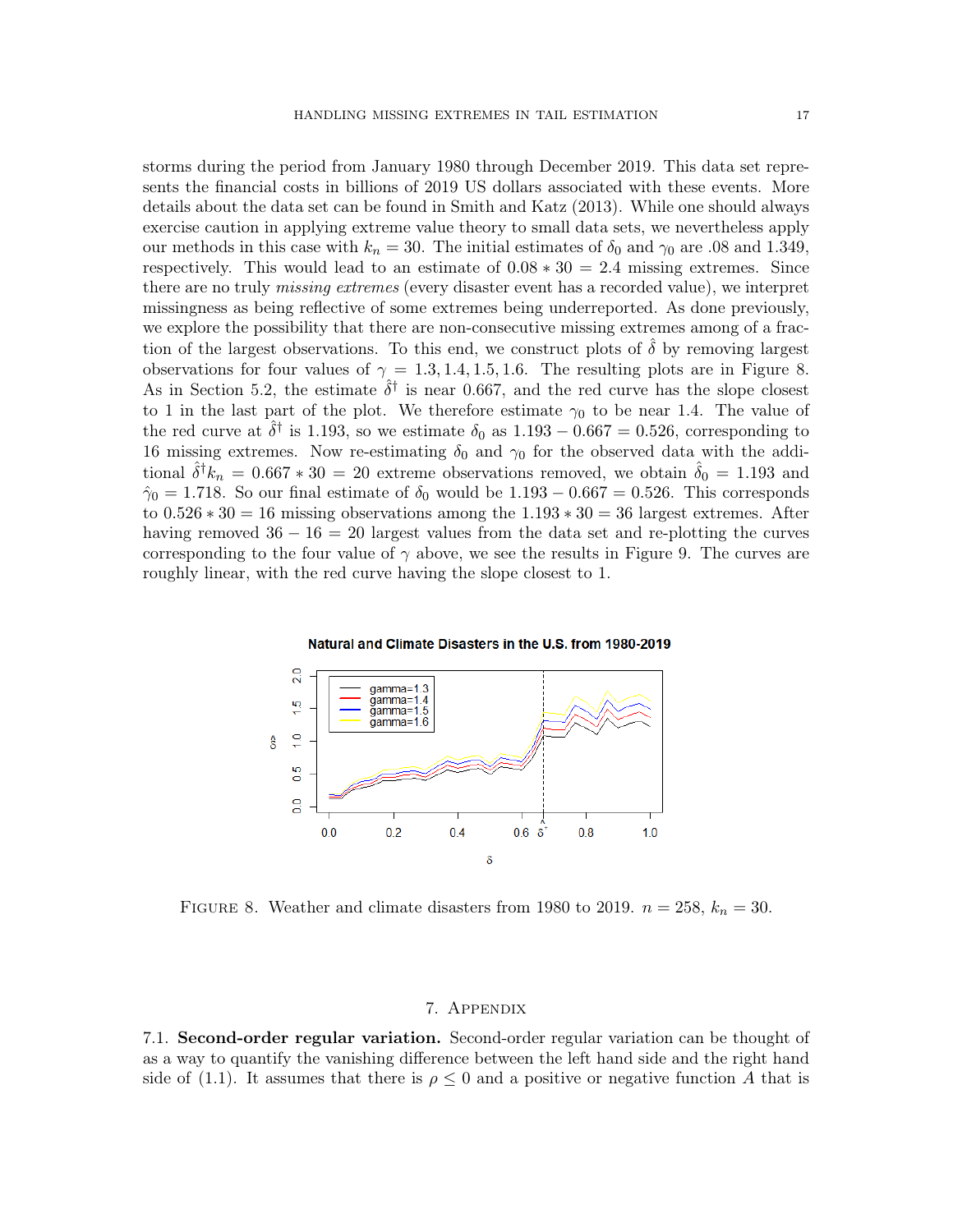

Natural and Climate Disasters in the U.S. from 1980-2019

Figure 9. Weather and climate disasters from 1980 to 2019 with 20 largest observations removed.  $n = 258$ ,  $k_n = 30$ .

regularly varying with exponent  $\rho$  and  $\lim_{t\to\infty} A(t) = 0$ , such that for  $x > 0$ ,

(7.1) 
$$
\lim_{t \to \infty} \frac{\log U(tx) - \log U(t) - \gamma \log x}{A(t)} = \begin{cases} \frac{x^{\rho} - 1}{\rho} & \rho < 0, \\ \log x & \rho = 0, \end{cases}
$$

where  $U(t) = F^{\leftarrow}(1 - 1/t)$  and  $F^{\leftarrow}$  is the generalized inverse of F; see e.g. de Haan and Ferreira (2006).

The results of this paper assume that the sequence  $(k_n)$  used to define our estimators satisfies

(7.2) 
$$
\lim_{n \to \infty} \sqrt{k_n} A(n/k_n) = \lambda
$$

for some  $\lambda \in \mathbb{R}$ . Since  $k_n \to \infty$ , condition (7.2) implies that  $n/k_n \to \infty$ .

Distributions that satisfy the second-order condition include the Student's  $t_{\nu}$ , stable, and Fréchet distributions; see, e.g. Drees (1998) and Drees et al. (2000). In fact, any distribution with  $\bar{F}(x) = c_1 x^{-\alpha} + c_2 x^{-\alpha + \alpha \rho} (1 + o(1))$  as  $x \to \infty$ , where  $c_1 > 0$ ,  $c_2 \neq 0$ ,  $\alpha > 0$  and  $\rho < 0$ , satisfies the second-order condition with the indicated values of  $\alpha$  and  $\rho$ (de Haan and Ferreira (2006)).

7.2. Proofs. In this section we present the proofs of the results in the earlier parts of the paper.

Proof of Lemma 3.1. Since

$$
\partial_1 L_n(\gamma_0, \delta_0) = \frac{2m}{\gamma_0} - \frac{2}{\gamma_0} \sum_{i=1}^m \omega_{i, \delta_0} Y_{ni}^2 - \frac{2\sqrt{k_n}}{\gamma_0} \sum_{i=1}^m \omega_{i, \delta_0} h_{\delta_0, i} Y_{ni}
$$

and

$$
\partial_2 L_n(\gamma_0, \delta_0) = -\sum_{i=1}^m \frac{\omega'_{i, \delta_0}}{\omega_{i, \delta_0}} + \sum_{i=1}^m \omega'_{i, \delta_0} Y_{ni}^2 - 2\sqrt{k_n} \sum_{i=1}^m \omega_{i, \delta_0} h'_{\delta_0, i} Y_{ni},
$$

the claim of the lemma follows from  $(3.3)$ .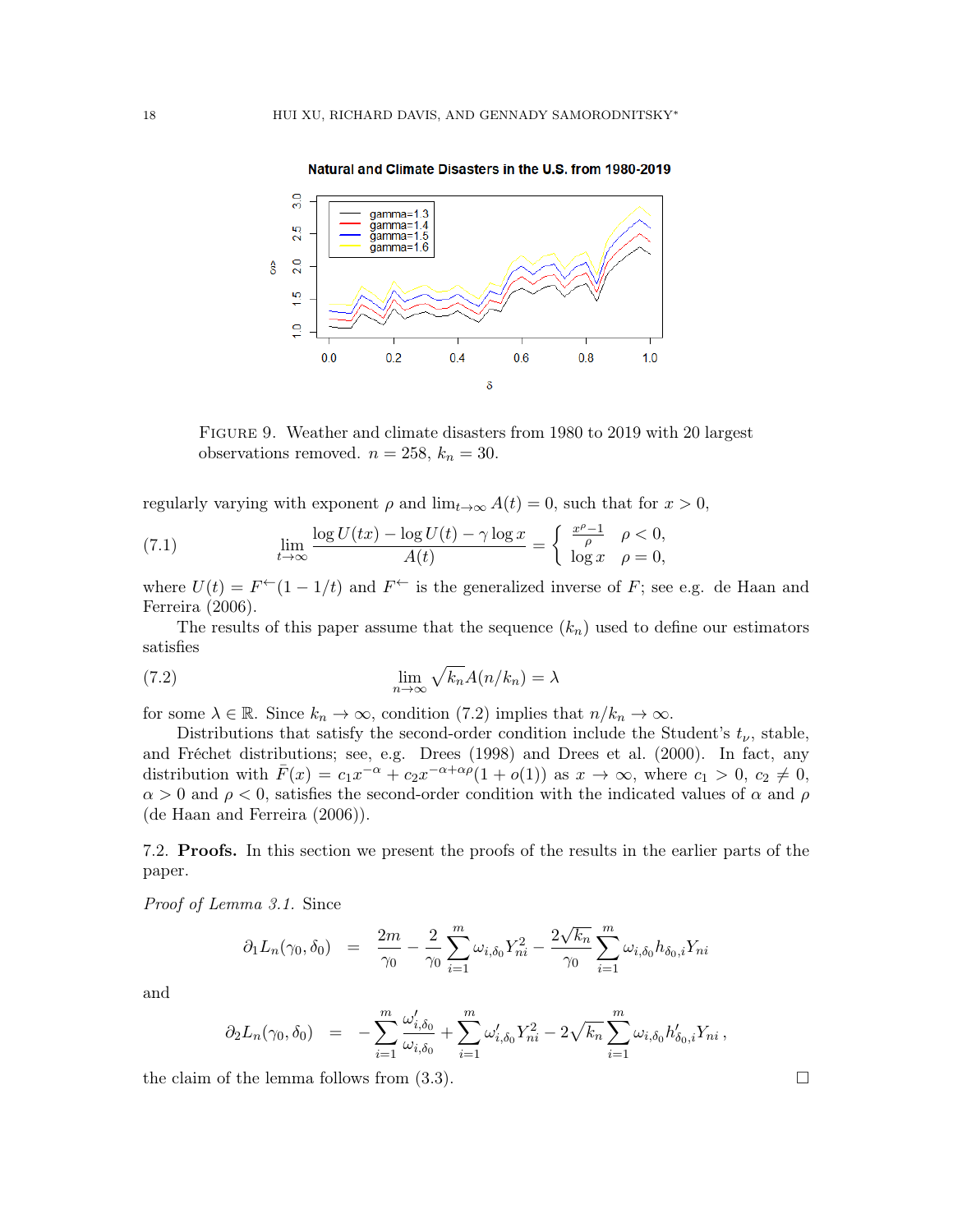Proof of Lemma 3.2. We proceed as in the proof of Lemma 3.1, except now one needs to take second derivatives. For example, elementary calculations give us

$$
\frac{\partial_1^2 L_n(\tilde{\gamma}, \tilde{\delta})}{k_n} = -\frac{2k}{\tilde{\gamma}^2 k_n} + \frac{6\gamma_0^2}{\tilde{\gamma}^4 k_n} \sum_{i=1}^m \omega_{i,\tilde{\delta}} Y_{ni}^2 - \frac{12\gamma_0}{\tilde{\gamma}^4 \sqrt{k_n}} \sum_{i=1}^m \omega_{i,\tilde{\delta}} (\tilde{\gamma} h_{\tilde{\delta},i} - \gamma_0 h_{\delta_0,i}) Y_{ni}
$$

$$
+ \frac{6}{\tilde{\gamma}^4} \sum_{i=1}^m \omega_{i,\tilde{\delta}} (\tilde{\gamma} h_{\tilde{\delta},i} - \gamma_0 h_{\delta_0,i})^2 + \frac{8\gamma_0}{\tilde{\gamma}^3 \sqrt{k_n}} \sum_{i=1}^m \omega_{i,\tilde{\delta}} h_{\tilde{\delta},i} Y_{ni}
$$

$$
- \frac{8}{\tilde{\gamma}^3} \sum_{i=1}^m \omega_{i,\tilde{\delta}} h_{\tilde{\delta},i} (\tilde{\gamma} h_{\tilde{\delta},i} - \gamma_0 h_{\delta_0,i}) + \frac{2}{\tilde{\gamma}^2} \sum_{i=1}^m \omega_{i,\tilde{\delta}} h_{\tilde{\delta},i}^2.
$$

Using (3.3) and the fact that  $(\tilde{\gamma}, \tilde{\delta}) \stackrel{P}{\rightarrow} (\gamma_0, \delta_0)$  we see that

$$
\frac{\partial_1^2 L_n(\tilde{\gamma},\tilde{\delta})}{k_n} \xrightarrow{P} \frac{2}{\gamma_0^2} \sum_{i=1}^m \omega_{i,\delta_0} h_{\delta_0,i}^2 = \frac{2b_m}{\gamma_0^2}.
$$

The other terms of the Hessian matrix can be handled in a similar manner. Proof of Lemma 3.3. Denote

$$
L(\gamma,\delta) = \gamma^{-2} \sum_{i=1}^{m} \omega_{i,\delta} (\gamma h_{\delta,i} - \gamma_0 h_{\delta_0,i})^2, \ (\gamma,\delta) \in \Theta.
$$

Since we can write

$$
L_n(\gamma, \delta)/k_n = \frac{2m \log \gamma}{k_n} - \frac{1}{k_n} \sum_{i=1}^m \log \omega_{i,\delta} + \frac{\gamma_0^2}{\gamma^2 k_n} \sum_{i=1}^m \omega_{i,\delta} Y_{ni}^2
$$
  

$$
- \frac{2\gamma_0}{\gamma^2 \sqrt{k_n}} \sum_{i=1}^m \omega_{i,\delta} (\gamma h_{\delta,i} - \gamma_0 h_{\delta_0,i}) Y_{ni} + \frac{1}{\gamma^2} \sum_{i=1}^m \omega_{i,\delta} (\gamma h_{\delta,i} - \gamma_0 h_{\delta_0,i})^2,
$$

we have

$$
\sup_{(\gamma,\delta)\in\Theta} \left| \frac{L_n(\gamma,\delta)}{k_n} - L(\gamma,\delta) \right|
$$
\n
$$
\leq \sup_{(\gamma,\delta)\in\Theta} \left| \frac{2m\log\gamma}{k_n} - \frac{1}{k_n} \sum_{i=1}^m \log\omega_{i,\delta} \right| + \sup_{(\gamma,\delta)\in\Theta} \left| \frac{\gamma_0^2}{\gamma^2 k_n} \sum_{i=1}^m \omega_{i,\delta} Y_{ni}^2 \right|
$$
\n
$$
+ \sup_{(\gamma,\delta)\in\Theta} \left| \frac{2\gamma_0}{\gamma^2 \sqrt{k_n}} \sum_{i=1}^m \omega_{i,\delta} (\gamma h_{\delta,i} - \gamma_0 h_{\delta_0,i}) Y_{ni} \right| \xrightarrow{P} 0, \quad n \to \infty,
$$

by (3.3), since we know that, by assumption,  $\gamma, \omega_{i,\delta}$  and  $h_{\delta,i}$  are bounded away from 0 and infinity on  $\Theta$ .

Clearly, the point  $(\gamma_0, \delta_0)$  is a minimizer of the function  $\gamma^2 L$ . Furthermore, it is elementary to check that the Hessian matrix of  $\gamma^2 L$  at that point is equal to  $2\gamma_0^2 \Gamma_m$ . We will see in the proof of Proposition 3.1 below that the matrix  $\Gamma_m$  is invertible, hence the point  $(\gamma_0, \delta_0)$  is the unique minimizer of the function  $\gamma^2 L$ , hence also of the function L. The uniform convergence in probability of the function  $L_n/k_n$  to the function L implies that any minimizer of the former function converges in probability to the unique minimizer of the limit function. Hence the statement of the lemma.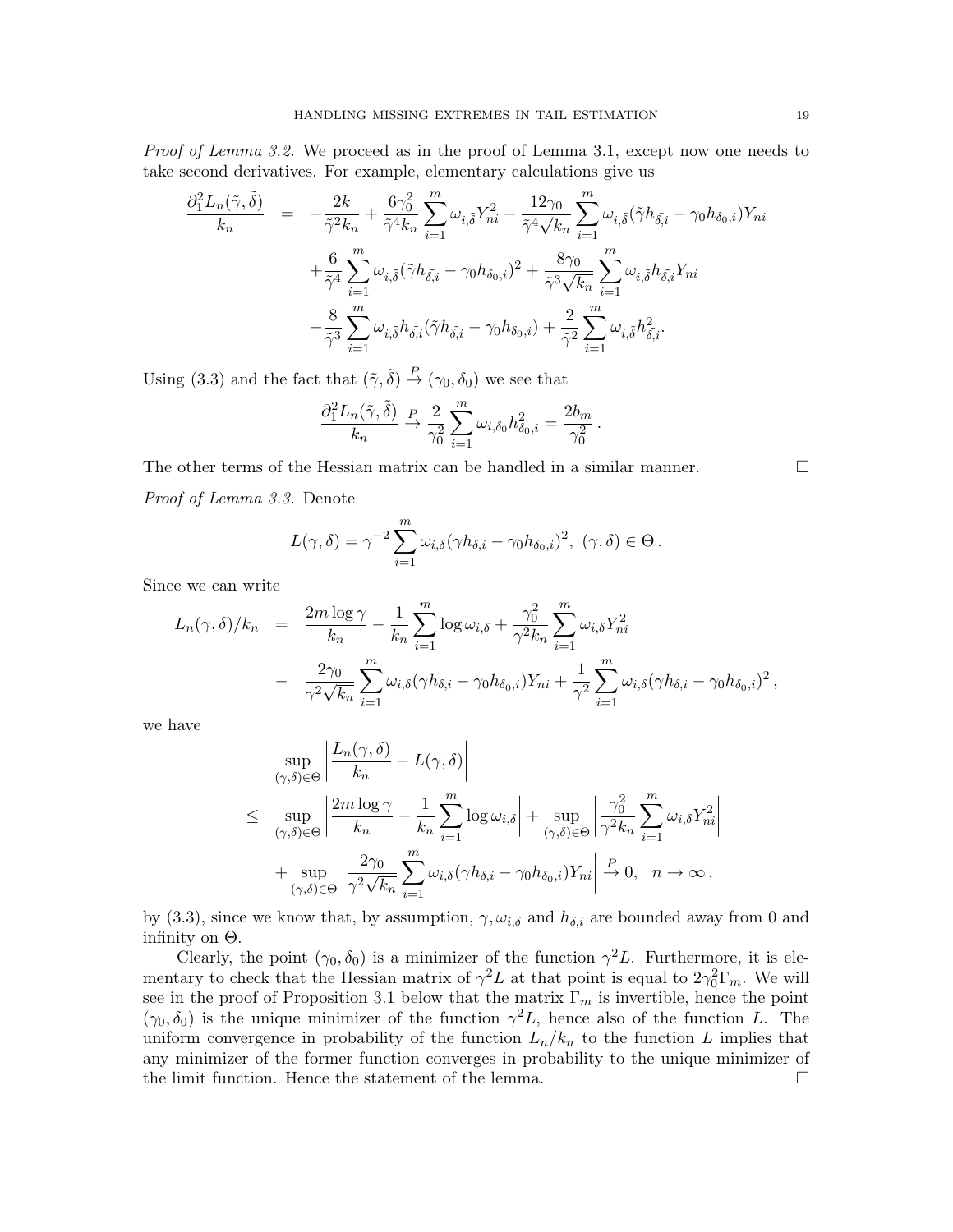*Proof of Proposition 3.1.* Introduce functions of  $x > 0$ 

$$
l_{\delta}(x) = x^2/(x+\delta), \quad m_{\delta}(x) = x^2v(x/\delta)/\delta = x - 2\delta\log(1+x/\delta) + \delta x/(x+\delta),
$$

so that

$$
\omega_{i,\delta_0} = \frac{\theta_i^2}{(m_{\delta_0}(\theta_i) - m_{\delta_0}(\theta_{i-1}))}, \ g_{\delta_0,i} = (m_{\delta_0}(\theta_i) + l_{\delta_0}(\theta_i))/2\theta_i, \ng'_{\delta_0,i} = (m_{\delta_0}(\theta_i) - l_{\delta_0}(\theta_i))/2\delta_0\theta_i, \ i = 1,\ldots,m.
$$

Therefore we can write

$$
b_m = \frac{m_{\delta_0}(\theta_m) + 2l_{\delta_0}(\theta_m)}{4} + \frac{1}{4} \sum_{i=1}^m \frac{\left(l_{\delta_0}(\theta_i) - l_{\delta_0}(\theta_{i-1})\right)^2}{m_{\delta_0}(\theta_i) - m_{\delta_0}(\theta_{i-1})},
$$
  
\n
$$
c_m = \frac{m_{\delta_0}(\theta_m) - 2l_{\delta_0}(\theta_m)}{4\delta_0^2} + \frac{1}{4\delta_0^2} \sum_{i=1}^m \frac{\left(l_{\delta_0}(\theta_i) - l_{\delta_0}(\theta_{i-1})\right)^2}{m_{\delta_0}(\theta_i) - m_{\delta_0}(\theta_{i-1})},
$$
  
\n
$$
d_m = \frac{m_{\delta_0}(\theta_m)}{4\delta_0} - \frac{1}{4\delta_0} \sum_{i=1}^m \frac{\left(l_{\delta_0}(\theta_i) - l_{\delta_0}(\theta_{i-1})\right)^2}{m_{\delta_0}(\theta_i) - m_{\delta_0}(\theta_{i-1})}.
$$

We now show that the matrix  $\Gamma_m$  is invertible. A direct computation shows that

$$
4\delta_0^2(b_m c_m - d_m^2) = m_{\delta_0}(\theta_m) \sum_{i=1}^m \frac{\left(l_{\delta_0}(\theta_i) - l_{\delta_0}(\theta_{i-1})\right)^2}{m_{\delta_0}(\theta_i) - m_{\delta_0}(\theta_{i-1})} - l_{\delta_0}^2(\theta_m).
$$

It is easy to check that the functions  $l_{\delta_0}$  and  $m_{\delta_0}$  are increasing on  $(0, \infty)$ , so that for any  $i \geq 1$ ,  $l_{\delta_0}(\theta_i) - l_{\delta_0}(\theta_{i-1}) > 0$  and  $m_{\delta_0}(\theta_i) - m_{\delta_0}(\theta_{i-1}) > 0$ . Further, by the Cauchy-Schwarz inequality,

$$
m_{\delta_0}(\theta_m) \sum_{i=1}^m \frac{\left(l_{\delta_0}(\theta_i) - l_{\delta_0}(\theta_{i-1})\right)^2}{m_{\delta_0}(\theta_i) - m_{\delta_0}(\theta_{i-1})} = \sum_{i=1}^m \left(m_{\delta_0}(\theta_i) - m_{\delta_0}(\theta_{i-1})\right) \sum_{i=1}^m \frac{\left(l_{\delta_0}(\theta_i) - l_{\delta_0}(\theta_{i-1})\right)^2}{m_{\delta_0}(\theta_i) - m_{\delta_0}(\theta_{i-1})}
$$
  
 
$$
\geq \left(\sum_{i=1}^m \left(l_{\delta_0}(\theta_i) - l_{\delta_0}(\theta_{i-1})\right)\right)^2 = l_{\delta_0}^2(\theta_m),
$$

and the equality holds if and only if

$$
\frac{l_{\delta_0}(\theta_1)}{m_{\delta_0}(\theta_1)} = \frac{l_{\delta_0}(\theta_2) - l_{\delta_0}(\theta_1)}{m_{\delta_0}(\theta_2) - m_{\delta_0}(\theta_1)} = \cdots = \frac{l_{\delta_0}(\theta_m) - l_{\delta_0}(\theta_{m-1})}{m_{\delta_0}(\theta_m) - m_{\delta_0}(\theta_{m-1})}.
$$

The latter requirement is equivalent to

(7.3) 
$$
\frac{l_{\delta_0}(\theta_1)}{m_{\delta_0}(\theta_1)} = \frac{l_{\delta_0}(\theta_2)}{m_{\delta_0}(\theta_2)} = \cdots = \frac{l_{\delta_0}(\theta_m)}{m_{\delta_0}(\theta_m)},
$$

so invertibility of  $\Gamma_m$  will follow once we show that (7.3) cannot hold. If we put

$$
Q(x) =: m_{\delta_0}(x) - \frac{l_{\delta_0}(x) m'_{\delta_0}(x)}{l'_{\delta_0}(x)} = m_{\delta_0}(x) - \frac{x^3}{(x + \delta_0)(x + 2\delta_0)},
$$

then  $Q(0) = 0$  and

$$
Q'(x) = -\frac{2\delta_0 x^2}{(x+\delta_0)(x+2\delta_0)^2} < 0, \quad x > 0,
$$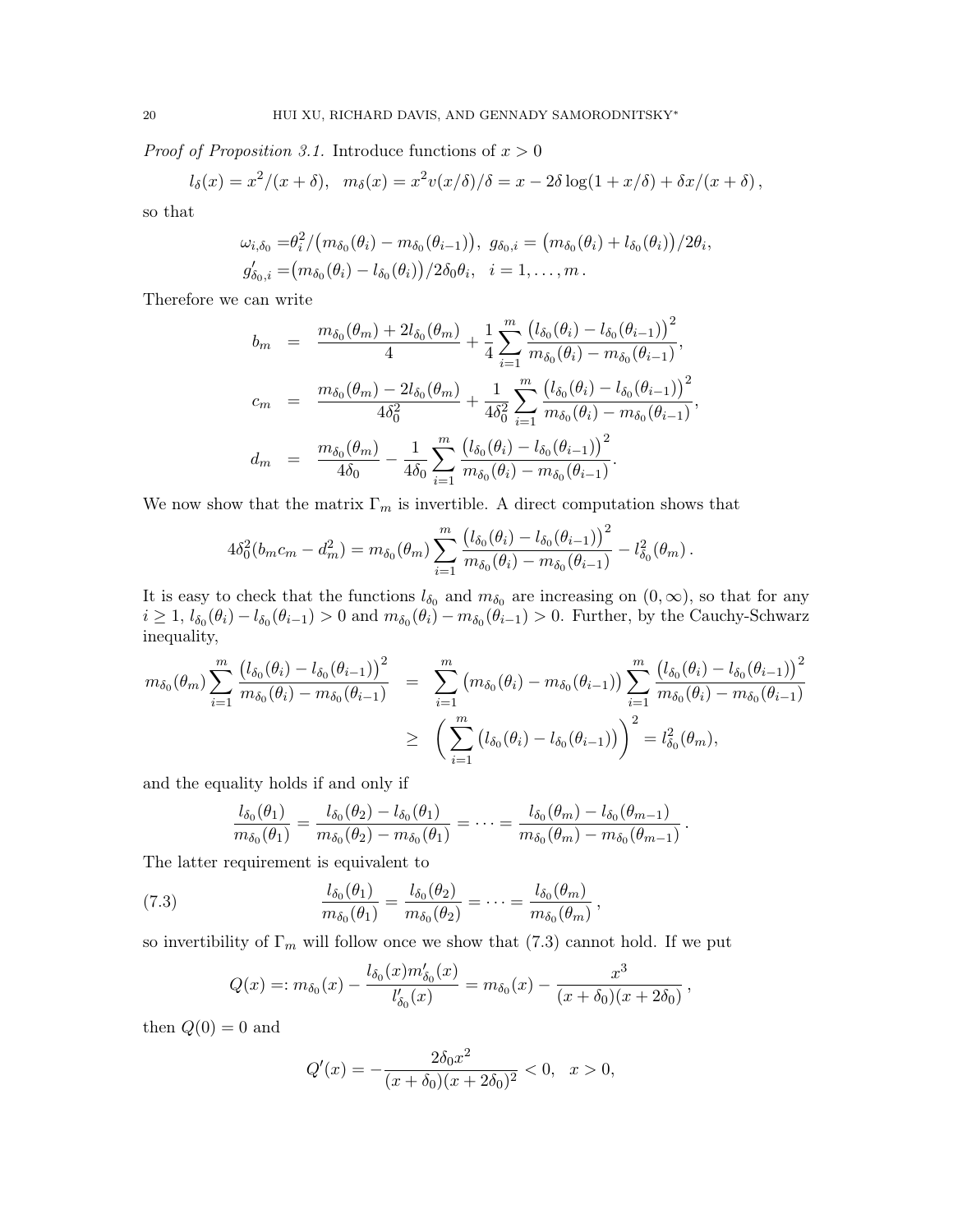which implies that

$$
Q(x)=\frac{l_{\delta_0}'(x)}{m_{\delta_0}^2(x)}\left(\frac{l_{\delta_0}(x)}{m_{\delta_0}(x)}\right)'<0
$$

for any  $x > 0$ . Since  $l'_{\delta_0}(x) > 0$ , we conclude that the function  $l_{\delta_0}(x)/m_{\delta_0}(x)$  is strictly decreasing on the positive half line, and so (7.3) cannot hold. Hence the matrix  $\Gamma_m$  is invertible.

It is elementary to check that, as  $\delta_0 \to 0$ ,

(7.4) 
$$
b_m \to \theta_m, \quad c_m \sim \theta_1^{-1} (\log \delta_0)^2, \quad d_m \to \log \delta_0.
$$

Substituting this into (3.8) shows convergence of the variance in (3.10).

Similarly, it is elementary to check that, as  $\delta_0 \rightarrow 0$ ,

(7.5) 
$$
a_1 \to \frac{2\lambda}{1-\rho} \gamma_0^{-2} \theta_m^{1-\rho}, \quad a_2 \sim \frac{2\lambda}{1-\rho} \gamma_0^{-1} \theta_1^{-\rho} \log \delta_0.
$$

Substituting  $(7.4)$  and  $(7.5)$  into  $(3.8)$  and  $(3.9)$  proves convergence of the mean in  $(3.10)$ .  $\Box$ 

*Proof of Lemma 4.1.* By  $(4.2)$ ,

$$
\partial_1 L_n(\gamma_0, \delta_0) = \frac{2k_n}{\gamma_0} - \frac{2\omega_{1,\delta_0}\eta_n^2}{\gamma_0} - \frac{2\sqrt{k_n}}{\gamma_0}\omega_{1,\delta_0}g_{\delta_0,1}\eta_n - \frac{2}{\gamma_0}\sum_{i=2}^{k_n}Z_{i,n}
$$

and

$$
\partial_2 L_n(\gamma_0, \delta_0) = -\frac{\omega'_{1,\delta_0}}{\omega_{1,\delta_0}} - \sum_{i=2}^{k_n} \frac{2}{\delta_0 + \theta_{i,n}} + \omega'_{1,\delta_0} \eta_n^2 - 2\sqrt{k_n} \omega_{1,\delta_0} g'_{\delta_0,1} \eta_n + 2 \sum_{i=2}^{k_n} \frac{Z_{i,n}}{\delta_0 + \theta_{i,n}}.
$$

Since

$$
\begin{pmatrix} -\frac{2}{\gamma_0}\omega_{1,\delta_0}g_{\delta_0,1}\eta_n\\ -2\omega_{1,\delta_0}g'_{\delta_0,1}\eta_n \end{pmatrix} \Rightarrow N(0,4\Gamma_1),
$$

the claim of the lemma will follow once we show that

$$
\begin{pmatrix} -k_n^{-1/2} \gamma_0^{-1} \sum_{i=2}^{k_n} (Z_{i,n} - 1) \\ k_n^{-1/2} \sum_{i=2}^{k_n} \frac{Z_{i,n-1}}{\delta_0 + \theta_{i,n}} \end{pmatrix} \Rightarrow N(0, \Gamma_0),
$$

where  $\Gamma_0$  is the second matrix in the right hand side of (4.3). By (4.1) we only need to prove that

$$
(7.6) \qquad \begin{pmatrix} -k_n^{-1/2} \gamma_0^{-1} \sum_{i=2}^{k_n} \frac{k_n(\delta_0 + \theta_{i,n})}{[\delta_0 k_n] + [\theta_{i,n} k_n]} \left( E_{[\delta_0 k_n] + [\theta_{i,n} k_n]}^* - 1 \right) \\ k_n^{-1/2} \sum_{i=2}^{k_n} \frac{k_n}{[\delta_0 k_n] + [\theta_{i,n} k_n]} \left( E_{[\delta_0 k_n] + [\theta_{i,n} k_n]}^* - 1 \right) \end{pmatrix} \Rightarrow N(0, \Gamma_0) .
$$

Since the covariance matrix the random vector in the right hand side of (7.6) converges to  $\Gamma_0$ , only the Lyapunov condition needs to be checked for an application of the central limit theorem. The latter can be performed component-wise and is elementary when taking, for instance, the 4th powers of the terms.

*Proof of Lemma 4.2.* Once again, computing the second derivatives, we obtain, for example,

$$
\frac{\partial_1^2 L_n(\tilde{\gamma},\tilde{\delta})}{k_n} = -\frac{2}{\tilde{\gamma}^2} + \frac{6\omega_{1,\tilde{\delta}}}{\tilde{\gamma}^4 k_n} \Big(\gamma_0 \eta_n - \sqrt{k_n} (\tilde{\gamma} g_{\tilde{\delta},1} - \gamma_0 g_{\delta_0,1})\Big)^2
$$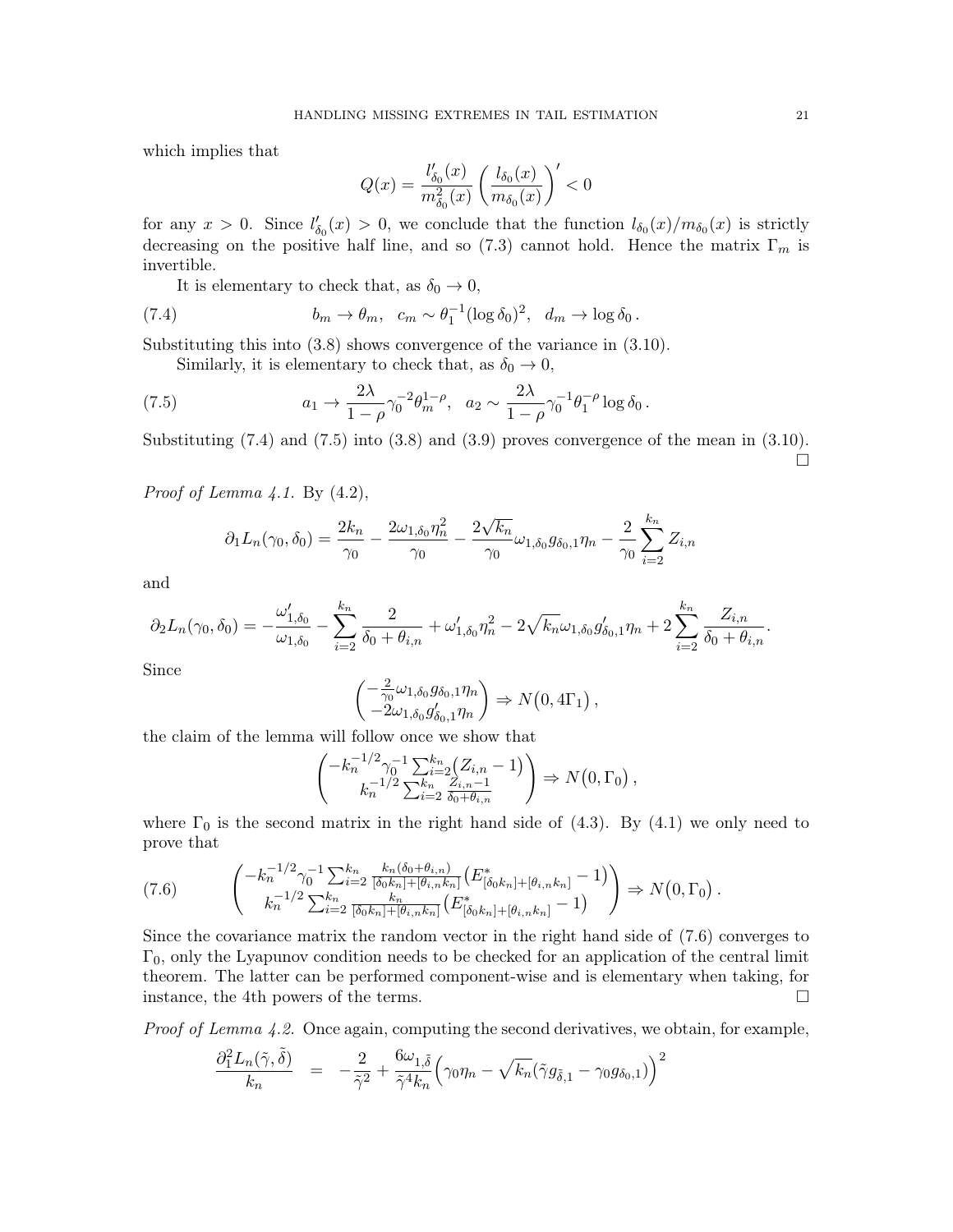$$
+\frac{8\omega_{1,\tilde{\delta}}g_{\tilde{\delta},1}}{\tilde{\gamma}^3\sqrt{k_n}}\left(\gamma_0\eta_n-\sqrt{k_n}(\tilde{\gamma}g_{\tilde{\delta},1}-\gamma_0g_{\delta_0,1})\right)+\frac{2}{\tilde{\gamma}^2}\omega_{1,\tilde{\delta}}g_{\tilde{\delta},1}^2
$$

$$
+\frac{4\gamma_0}{\tilde{\gamma}^3k_n}\sum_{i=2}^{k_n}\frac{(\tilde{\delta}+\theta_{i,n})Z_{i,n}}{\delta_0+\theta_{i,n}}.
$$

Clearly, the second and the third terms in the right hand side are  $o_p(1)$  as  $n \to \infty$ . Furthermore,

$$
-\frac{2}{\tilde{\gamma}^2}\rightarrow -\frac{2}{\gamma_0^2},\quad \frac{2}{\tilde{\gamma}^2}\omega_{1,\tilde{\delta}}g_{\tilde{\delta},1}^2\rightarrow \frac{2}{\gamma_0^2}\omega_{1,\delta_0}g_{\delta_0,1}^2\;\; \text{in probability,}
$$

and by computing the mean and the variance we see that

$$
\frac{4\gamma_0}{\tilde{\gamma}^3 k_n} \sum_{i=2}^{k_n} \frac{(\tilde{\delta} + \theta_{i,n}) Z_{i,n}}{\delta_0 + \theta_{i,n}} \to \frac{4}{\gamma_0^2}
$$

in probability. Therefore,

$$
\frac{\partial_1^2 L_n(\tilde{\gamma},\tilde{\delta})}{k_n}\rightarrow \frac{2}{\gamma_0^2}+\frac{2}{\gamma_0^2}\omega_{1,\delta_0}g_{\delta_0,1}^2
$$

in probability, and the limit is the appropriate entry in the matrix  $2\Gamma_{\infty}$ . The other terms of the Hessian matrix can be handled in a similar manner.  $\Box$ 

Proof of Lemma 4.3. We proceed as in the proof of Lemma 3.3. Denote now

$$
L(\gamma,\delta) = 2\log \gamma + \frac{\tilde{\omega}_{1,\delta}}{\gamma^2} (\gamma \tilde{g}_{\delta,1} - \gamma_0 \tilde{g}_{\delta_0,1})^2 - 2\int_{\varepsilon}^{1+\varepsilon} \log(\delta + x) dx + \frac{2\gamma_0}{\gamma} \int_{\varepsilon}^{1+\varepsilon} \frac{\delta + x}{\delta_0 + x} dx,
$$

where  $\tilde{\omega}_{1,\delta}$  is defined as  $\omega_{1,\delta}$  and  $\tilde{g}_{\delta,1}$  is defined as  $g_{\delta,1}$ , both with  $\theta_1 = \varepsilon$ . Since we can write

$$
L_n(\gamma, \delta)/k_n = 2 \log \gamma - \frac{1}{k_n} \log \omega_{1, \delta} - \frac{2}{k_n} \sum_{i=2}^{k_n} \log(\delta + \theta_{i,n}) + \frac{\gamma_0^2 \omega_{1, \delta}}{\gamma^2 k_n} \eta_n^2
$$
  
- 
$$
\frac{2 \gamma_0 \omega_{1, \delta}}{\gamma^2 \sqrt{k_n}} (\gamma g_{\delta, 1} - \gamma_0 g_{\delta_0, 1}) \eta_n + \frac{\omega_{1, \delta}}{\gamma^2} (\gamma g_{\delta, 1} - \gamma_0 g_{\delta_0, 1})^2 + \frac{2 \gamma_0}{\gamma k_n} \sum_{i=2}^{k_n} \frac{(\delta + \theta_{i,n}) Z_{i,n}}{\delta_0 + \theta_{i,n}},
$$

it follows that

$$
\sup_{(\gamma,\delta)\in\Theta} \left| \frac{L_n(\gamma,\delta)}{k_n} - L(\gamma,\delta) \right|
$$
\n
$$
\leq \sup_{(\gamma,\delta)\in\Theta} \left| \frac{\omega_{1,\delta}}{\gamma^2} (\gamma g_{\delta,1} - \gamma_0 g_{\delta_0,1})^2 - \frac{\tilde{\omega}_{1,\delta}}{\gamma^2} (\gamma \tilde{g}_{\delta,1} - \gamma_0 \tilde{g}_{\delta_0,1})^2 \right|
$$
\n+ 
$$
\sup_{(\gamma,\delta)\in\Theta} \left| -\frac{1}{k_n} \log \omega_{1,\delta} + \frac{\gamma_0^2 \omega_{1,\delta}}{\gamma^2 k_n} \eta_n^2 - \frac{2\gamma_0 \omega_{1,\delta}}{\gamma^2 \sqrt{k_n}} (\gamma g_{\delta,1} - \gamma_0 g_{\delta_0,1}) \eta_n \right|
$$
\n+ 
$$
\sup_{(\gamma,\delta)\in\Theta} \left| \frac{2}{k_n} \sum_{i=2}^{k_n} \log(\delta + \theta_{i,n}) - 2 \int_{\varepsilon}^{1+\varepsilon} \log(\delta + x) dx \right|
$$
\n+ 
$$
\sup_{(\gamma,\delta)\in\Theta} \left| \frac{2\gamma_0}{\gamma k_n} \sum_{i=2}^{k_n} \frac{(\delta + \theta_{i,n}) Z_{i,n}}{\delta_0 + \theta_{i,n}} - \frac{2\gamma_0}{\gamma} \int_{\varepsilon}^{1+\varepsilon} \frac{\delta + x}{\delta_0 + x} dx \right|.
$$

 $\overline{\phantom{a}}$ I  $\overline{\phantom{a}}$  $\mid$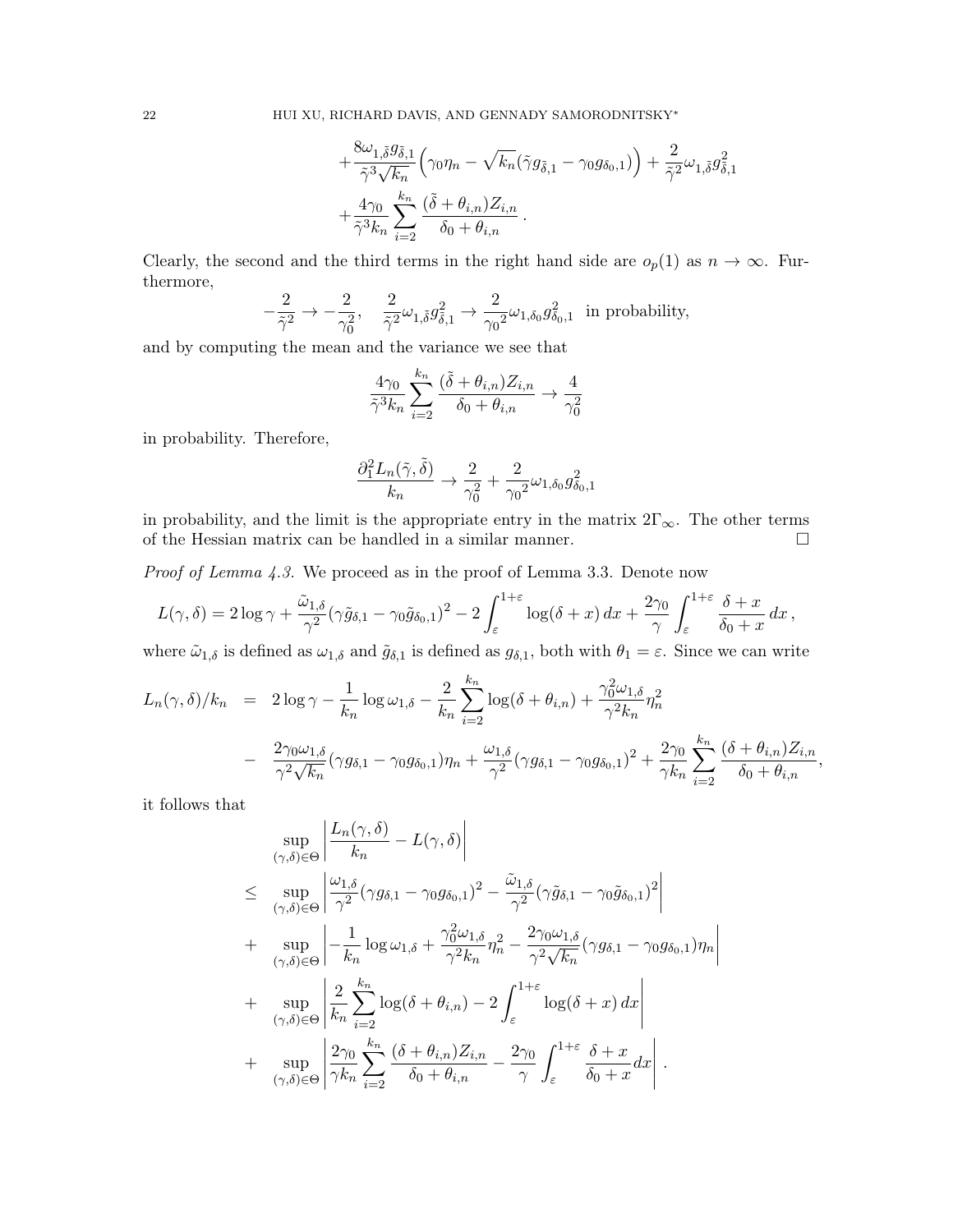It is clear that the first three terms in the right hand side vanish as  $n \to \infty$ . The same is true for the last term in the right hand side because we can bound the latter by

$$
\sup_{(\gamma,\delta)\in\Theta} \left| \frac{2\gamma_0 \delta}{\gamma} \right| \cdot \left| \frac{1}{k_n} \sum_{i=2}^{k_n} \frac{Z_{i,n}}{\delta_0 + \theta_{i,n}} - \int_{\varepsilon}^{1+\varepsilon} \frac{1}{\delta_0 + x} dx \right|
$$
  
+ 
$$
\sup_{(\gamma,\delta)\in\Theta} \left| \frac{2\gamma_0}{\gamma} \right| \cdot \left| \frac{1}{k_n} \sum_{i=2}^{k_n} \frac{\theta_{i,n} Z_{i,n}}{\delta_0 + \theta_{i,n}} - \int_{\varepsilon}^{1+\varepsilon} \frac{x}{\delta_0 + x} dx \right|.
$$

It is clear that both suprema are finite, while by computing once again the means and the variances we see that the two differences converge to zero in probability.

Clearly, the point  $(\gamma_0, \delta_0)$  is a minimizer of the function  $\tilde{\omega}_{1,\delta} \gamma^{-2} (\gamma \tilde{g}_{\delta,0} - \gamma_0 \tilde{g}_{\delta_0,1})^2$ . Let us denote the remaining part of the function  $L(\gamma, \delta)$  by  $L_1(\gamma, \delta)$ . To check that the point  $(\gamma_0, \delta_0)$  is a unique minimizer of the latter function, note that for a fixed value of  $\delta$  the unique minimizer of  $L_1(\cdot, \delta)$  is the point

$$
\gamma(\delta) = \gamma_0 \int_{\varepsilon}^{1+\varepsilon} \frac{\delta + x}{\delta_0 + x} \, dx.
$$

Since, up to  $\delta$ -independent terms,

$$
L_1(\gamma(\delta), \delta) = \log \left( \int_{\varepsilon}^{1+\varepsilon} \frac{\delta + x}{\delta_0 + x} dx \right) - \int_{\varepsilon}^{1+\varepsilon} \log \left( \frac{\delta + x}{\delta_0 + x} \right) dx,
$$

which vanishes for  $\delta = \delta_0$  and is strictly positive by Jensen's inequality for  $\delta \neq \delta_0$ , we see that  $\delta = \delta_0$  and  $\gamma = \gamma(\delta_0 = \gamma_0)$  is the unique minimizer of  $L_1$  and, hence, also of L.

As before, the uniform convergence of  $L_n/k_n$  to L implies now that any minimizer of the former function convergence in probability to  $(\gamma_0, \delta_0)$ . Lemma 4.2 and the fact that  $\Gamma_{\infty}$ is invertible mean that, with probability converging to 1, the minimizer of  $L_n$  is unique.  $\Box$ 

#### **REFERENCES**

- S. BENCHAIRA, D. MERAGHMI and A. NECIR (2016): Tail product-limit process for truncated data with application to extreme value index estimation. Extremes 19:219–251.
- L. DE HAAN and A. FERREIRA (2006): *Extreme Value Theory: An Introduction*. Springer, New York.
- H. DREES (1998): On smooth statistical tail functionals. Scandinavian Journal of Statistics 25:187–210.
- H. DREES, L. DE HAAN and S. RESNICK (2000): How to make a Hill plot. Annals of Statistics 28:254–274.
- P. EMBRECHTS, C. KLÜPPELBERG and T. MIKOSCH (1997): Modelling Extremal Events for Insurance and Finance. Springer-Verlag, Berlin.
- B. HILL (1975): A simple general approach to inference about the tail of a distribution. Ann. Statist. 3:1163–1174.
- M. Newman (2010): Networks: An Introduction. Oxford University Press.
- R.-D. Reiss (1989): Asymptotic Distribution of Order Statistics. Springer, New York.
- A. B. Smith and R. W. Katz (2013): US billion-dollar weather and climate disasters: data sources, trends, accuracy and biases. Natural hazards 67:387–410.
- J. Zou, R. Davis and G. SAMORODNITSKY (2019): Extreme value analysis without the largest values: what can be done? Probability in the Engineering and Informational Sciences doi:10.1017/S0269964818000542:1–21.